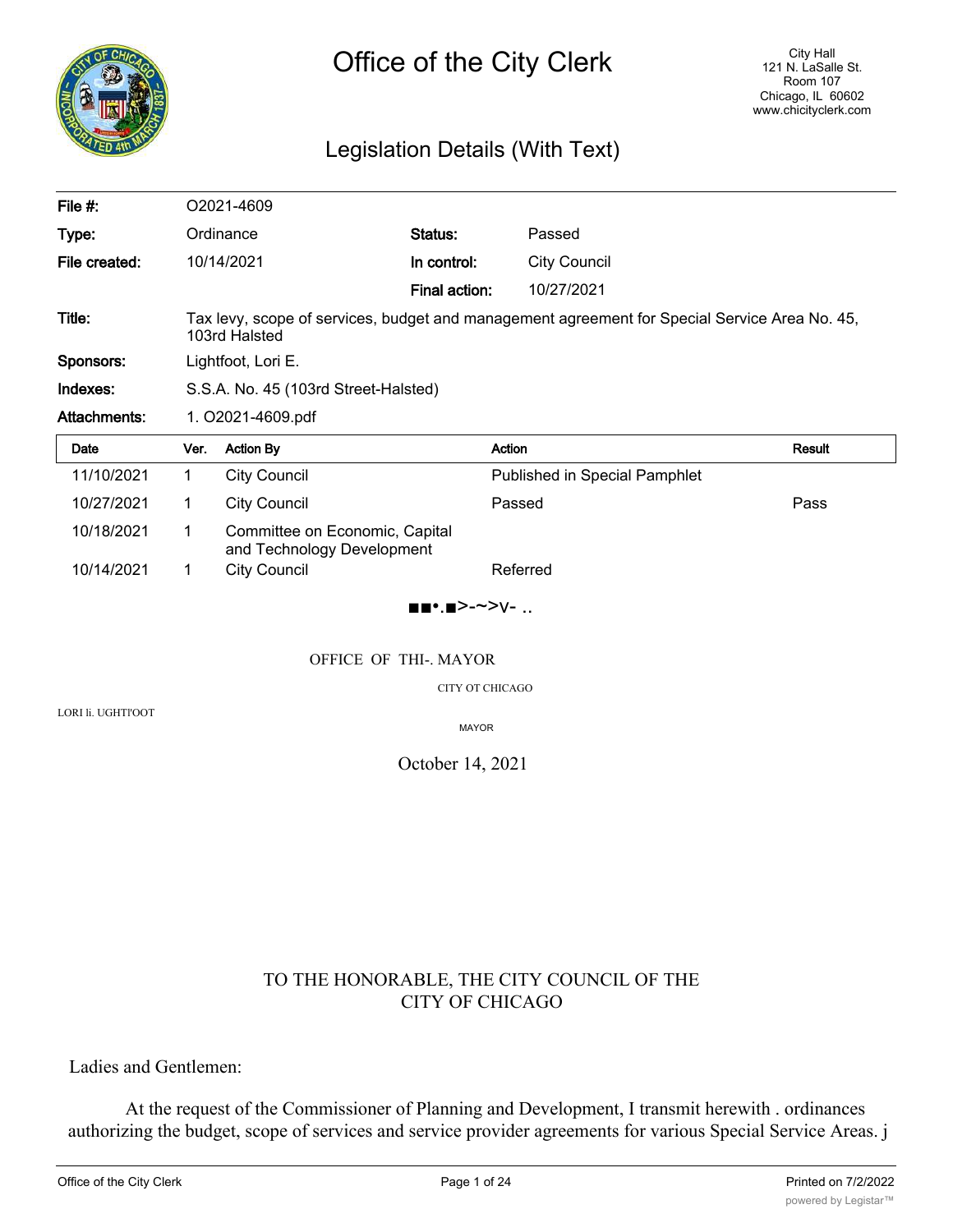Your favorable consideration of these ordinances will be appreciated.<sup>!</sup>

Very truly youtj

## ORDINANCE REGARDING SPECIAL SERVICE AREA #45 i

i WHEREAS, special service areas may be established pursuant to (i) Article VII, Sections 6(1) and 7(6) of the Constitution of the State of Illinois ; (ii) the provisions of the Special Serjvice Area Tax Law, 35 ILCS 200/27-5 et seq., as amended from time to time (the "Act"); and (iii) the Property Tax Code, 35 ILCS 200/1-1 et seq., as amended from time to time; and !

**i** WHEREAS, the City Council (the "City Council") of the City of Chicago (the "City") ,has previously enacted a certain ordinance on the date specified on Exhibit A attached hereto 'and hereby made a part hereof and published in the Journal of Council Proceedings (the "Journal") for such date at the pages specified on Exhibit A hereto, and amended on the date(s) specified on Exhibit A hereto and published in the Journal for such date(s) as specified on Exhibit A hereto (as amended from time to time, the "Establishment Ordinance") which established a certain special service area as indicated therein and as identified on Exhibit A hereto (the "Area") and authorized the levy of certain annual taxes, not to exceed the annual rate (the "Levy Cap") indicated therein and as described on Exhibit A hereto, of the equalized assessed value ofjthe taxable property therein (the "Services Tax") to provide certain special services in and for.the Area in addition to the services provided by and to the City generally as specified in 'the Establishment Ordinance (the "Special Services"); and I

WHEREAS, the Establishment Ordinance provided for the appointment of a certain special service area commission for the Area (the "Commission") to advise the City Council regarding the amount of the Services Tax for the Area to be levied and for the purpose of recommending to the City Council for the Area: (i) a yearly budget based upon the costs of providing the Special Services; (ii) an entity to serve as service provider (the "Service Provider"); (iii) an agreement between the City and the Service Provider for the provision of Special Services to the Area (the "Service Provider Agreement"); and (iv) a budget to be included in the Service Provider Agreement (the "Budget") (the aforementioned items (i) through (iv) shall be known collectively herein as the "Recommendations"); and !

! WHEREAS, the Commission identified on Exhibit A hereto has heretofore prepared and transmitted to the Commissioner of Planning and Development (the "Commissioner") their Recommendations to the City

i i

i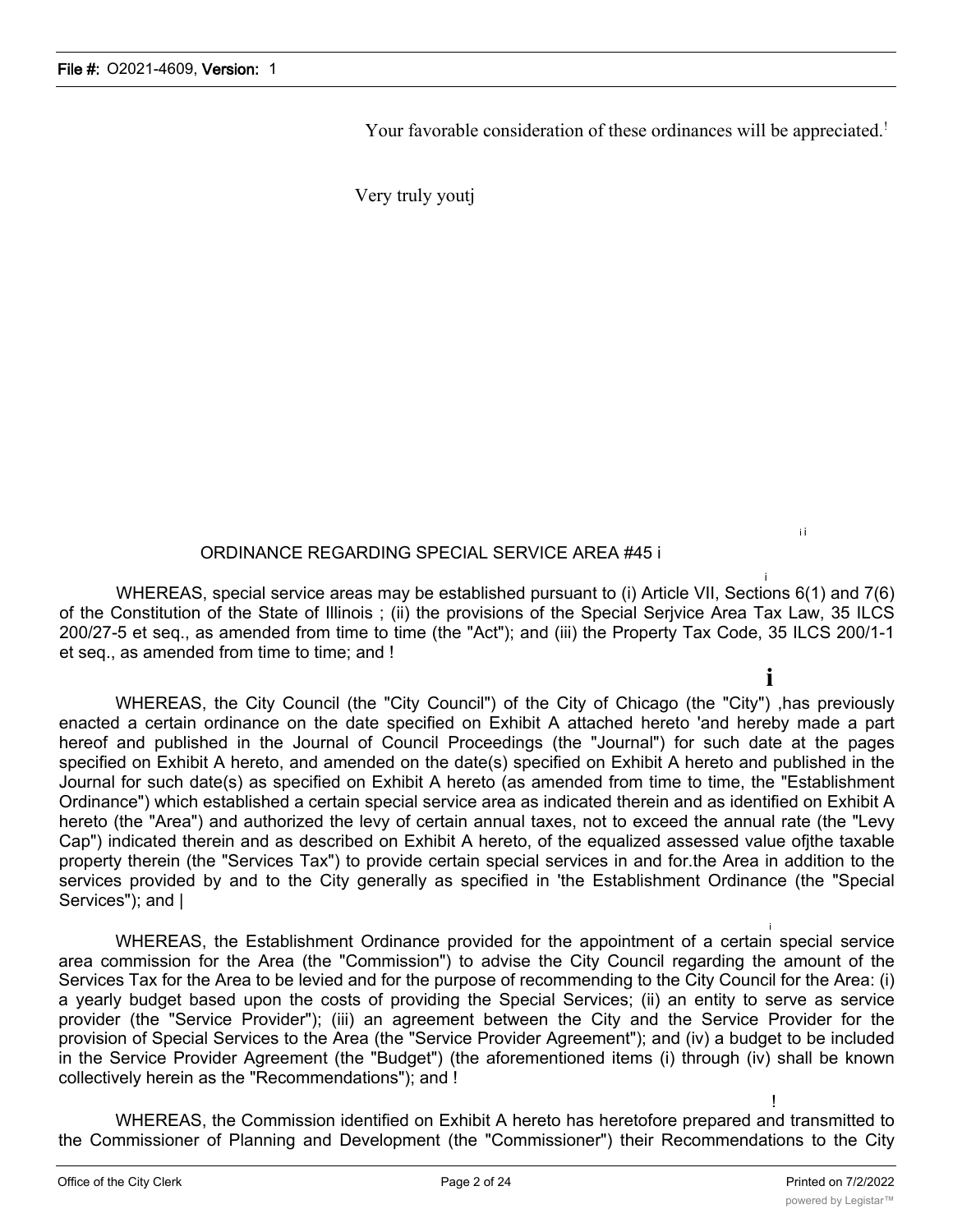Council, including the Budget attached hereto as Exhibit A; now, therefore,

BE IT ORDAINED BY THE CITY COUNCIL OF THE CITY OF CHICAGO AS FOLLOWS: !

i SECTION 1. Incorporation of Preambles. The preambles of this ordinance are hereby incorporated into this text as if set out herein in full. I

SECTION 2. Appropriations. There is hereby appropriated the sum in the amount and for the purposes necessary to provide the Special Services in and for the Area, the estimated amount of miscellaneous income and the amount required to be raised by the levy of the Services Tax indicated on Exhibit A hereto: Collectable Levy, Estimated Loss Collection, Carryover Funds, TIF Rebate Fund, and Estimated Late Collections and Interest. j

SECTION 3. Levy of Taxes. There is hereby levied pursuant to the provisions of (i) Article VII, Sections 6(a) and 6(f)(2) of the Constitution-of the State of Illinois; (ii) the Act; and (iii) the Establishment Ordinance, the sum of the "Total Requested Levy" indicated on Exhibit A hereto

SSA 45 Levy Ordinance 2021 v l 1 <sup>1</sup>

as the amount of the Services Tax for the Area for the tax year 2021. j

SECTION 4. Filing. The City Clerk of the City (the 'City Clerk") is hereby ordered land directed to file in the Office of the County Clerk of Cook County, Illinois (the "County Clerk") a certified copy of this ordinance on or prior to December 28, 2021, and the County Clerk shall thereafter extend for collection together with all other taxes to be levied by the City, the Services Tax herein provided for, said Services Tax to be extended for collection by the County Clerk for the tax year 2021 against all the taxable property within the Area, the amount of the Services Tax herein levied to be in addition to and in excess of all other taxes to be levied and extended against all taxable property within the Area. j

SECTION 5. Service Provider Agreement. The Commissioner, or a designee of!the Commissioner (each, an "Authorized Officer"), are each hereby authorized, subject to approval by the Corporation Counsel as to form and legality, to enter into, execute and deliver a Service Provider Agreement as authorized herein with the entity indicated on Exhibit A hereto as<sup>^</sup>he Service Provider, for a one-year term in form acceptable to such Authorized Officer, along With such other supporting documents, if any, as may be necessary to carry out and comply withlthe provisions of the Service Provider Agreement. The Budget shall be attached to the Service Provider Agreement as an exhibit. Upon the execution of the Service Provider Agreement and the receipt of proper documentation, the Authorized Officer and the City Comptroller are each hereby authorized to disburse the sum appropriated pursuant to Section 2 above to the Service Provider in consideration for the provision of the Special Services described in the Budget. The Department of Planning and Development shall promptly make a copy of the executed Service Provider Agreement (and any amendments thereto) readily available for public inspection. The Authorized Officer is also authorized to sign amendments to the Service Provider Agreement entered into pursuant to this Section 5 so long as such amendments do not alter the identity of the Service Provider and/or the amounts appropriated and/or levied pursuant to Sections 2 arid 3 hereof. !

SECTION 6. Enforceability. If any section, paragraph or provision of this ordinance shall be held to be invalid or unenforceable for any reason, the invalidity or unenforceability of such section, paragraph or provision shall not affect any ofthe remaining provisions of this ordinance.

i

i I

**i** !

SECTION 7. Conflict. This ordinance shall control over any provision of any other ordinance, resolution, motion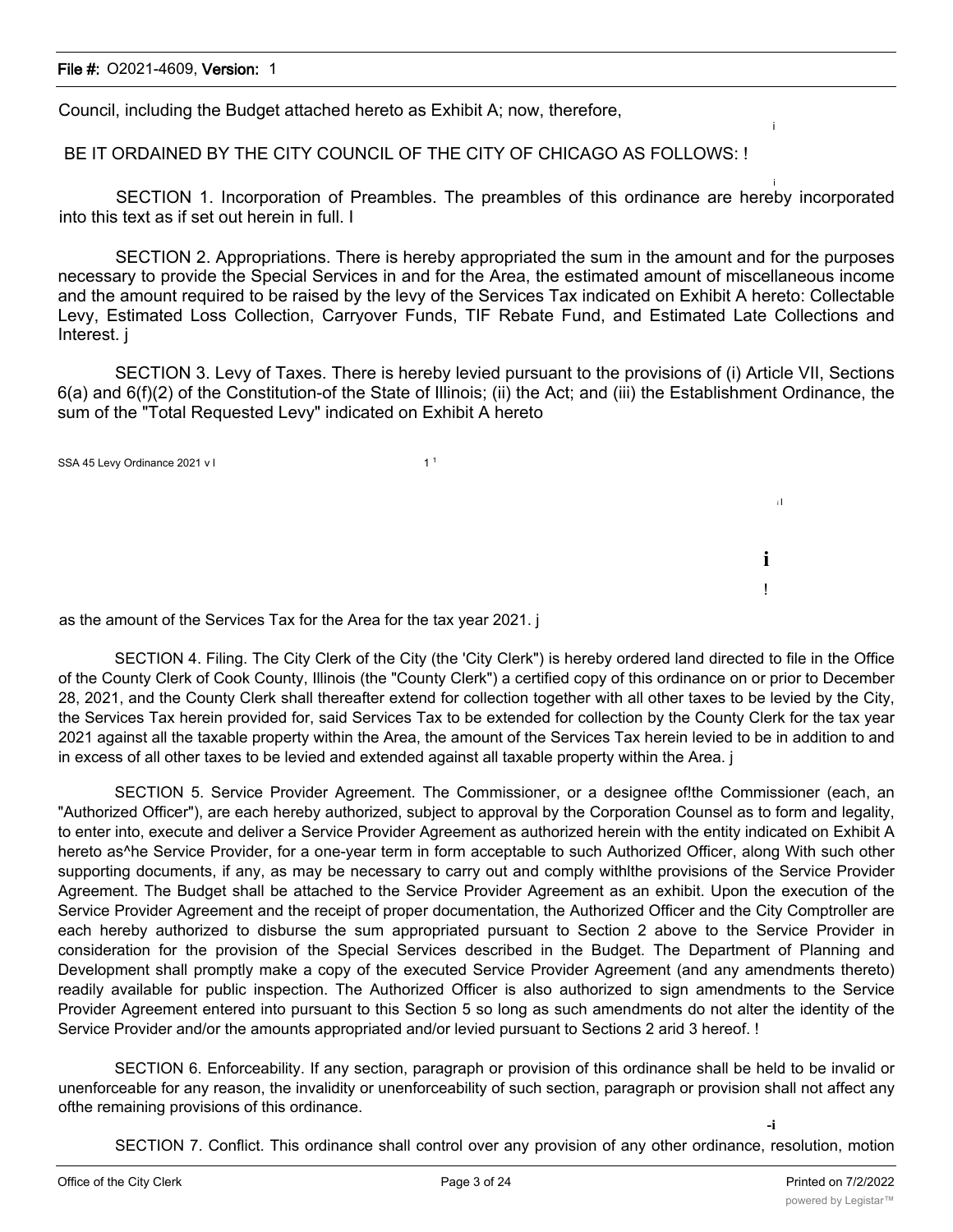or order in conflict with this ordinance, to the extent of such conflict.

SECTION 8. Publication. This ordinance shall be published by the City Clerk, in special pamphlet form, and made available in her office for public inspection and distribution to members of the public who may wish to avail *themselves of a copy of this ordinance. \*

SECTION 9. Effective Date. This ordinance shall take effect 10 days after its passage and publication. J

SSA 45 Levy Ordinance 2021 v1

Levy Cap ~Z00% **Commission** 

#### EXHIBIT A SPECIAL SERVICE AREA #45

Total Requested Levy

\$826,320

103rd Halsted Special Service Area Commission

Establishment Ordinance Date: December 2, 2009 Journal pages: 80421 through 80432

Amendment(s) to Establishment Ordinance Date: November 14, 2018 Journal pages: 90628 through 90645

See attached Budget.

|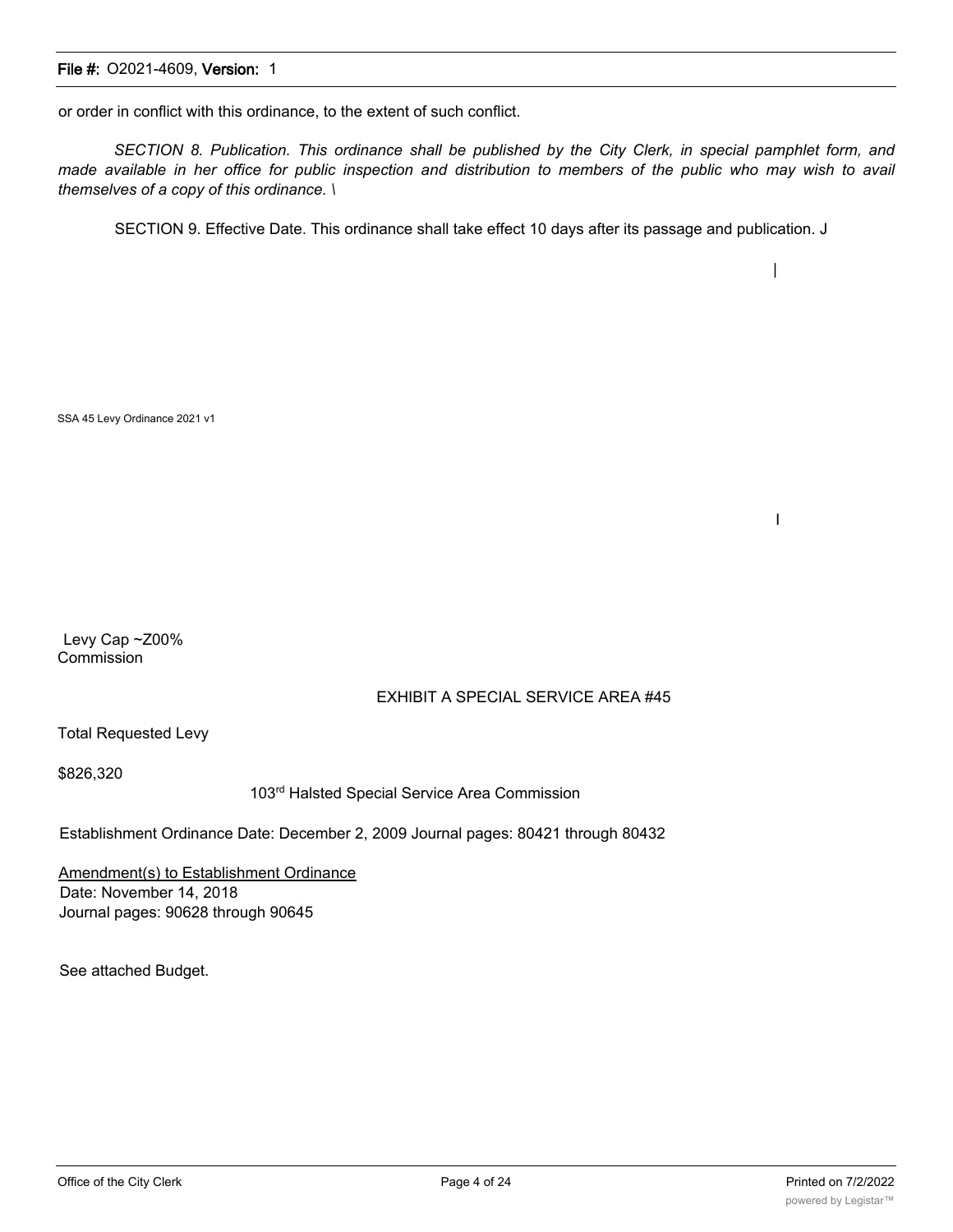SSA 45 Levy Ordinance 2021 vl

# Exhibit A | Budget Special Service Area # 45 !

j

### SSA Name: i SSA 45 103rd St/Halsted i

# 2022 BUDGET SUMMARY

#### Budget and Services Period: January 1, 2022 through December 31, 2022

|                                                  |                                  | <b>2021 Levy</b>    |                                     |                           |                                        |                                                                |                                     |
|--------------------------------------------------|----------------------------------|---------------------|-------------------------------------|---------------------------|----------------------------------------|----------------------------------------------------------------|-------------------------------------|
| <b>CATEGORY</b> (Funded<br>of Services)          | <b>Categories Comprise Scope</b> | Collectable<br>Levy | <b>Estimated Loss</b><br>Collection | Carryover<br><b>Funds</b> | <b>TIF Rebate</b><br><b>Fund #0A75</b> | <b>Estimated</b><br>Late<br><b>Collections</b><br>and Interest | <b>Total! All</b><br><b>Sources</b> |
| 1.00 Customer<br>Attraction                      |                                  | \$31,903            | \$15,000                            | \$2,500                   | \$0                                    | \$13,500                                                       | \$62,903                            |
| 2.00 Public Way<br>Aesthetics                    |                                  | \$121,832           | \$65,000                            | \$60,000                  | \$0                                    | \$69,000                                                       | \$315,832                           |
| 3.00 Sustainability and<br><b>Public Places</b>  |                                  | \$2,100             | \$0                                 | \$2,900                   | \$0                                    | \$2,500                                                        | \$7j,500                            |
| 4.00 Economic/<br><b>Business Development</b>    |                                  | \$79,600            | \$27,400                            | \$10,000                  | \$0                                    | \$32,500                                                       | \$149,500                           |
| 5.00 Public Health and<br><b>Safety Programs</b> |                                  | \$222,500           | \$22,133                            | \$13,536                  | \$0                                    | \$12,033                                                       | \$270,202                           |
| 6.00 SSA Management                              |                                  | \$71,212            | \$0                                 | \$0                       | \$0                                    | \$0                                                            | $$71_{P}212$                        |
| 7.00 Personnel                                   |                                  | \$167,640           | \$0                                 |                           | \$0                                    | \$0                                                            | \$167,640                           |
|                                                  | Sub-total                        | \$696,787           | \$129,533                           |                           | <b>ISXIIi</b>                          |                                                                |                                     |
| <b>GRAND</b><br>TOTALS                           | <b>Levy Total</b>                | \$826,320           |                                     | \$88,936                  | \$0                                    | \$129,533                                                      | \$1,044,789                         |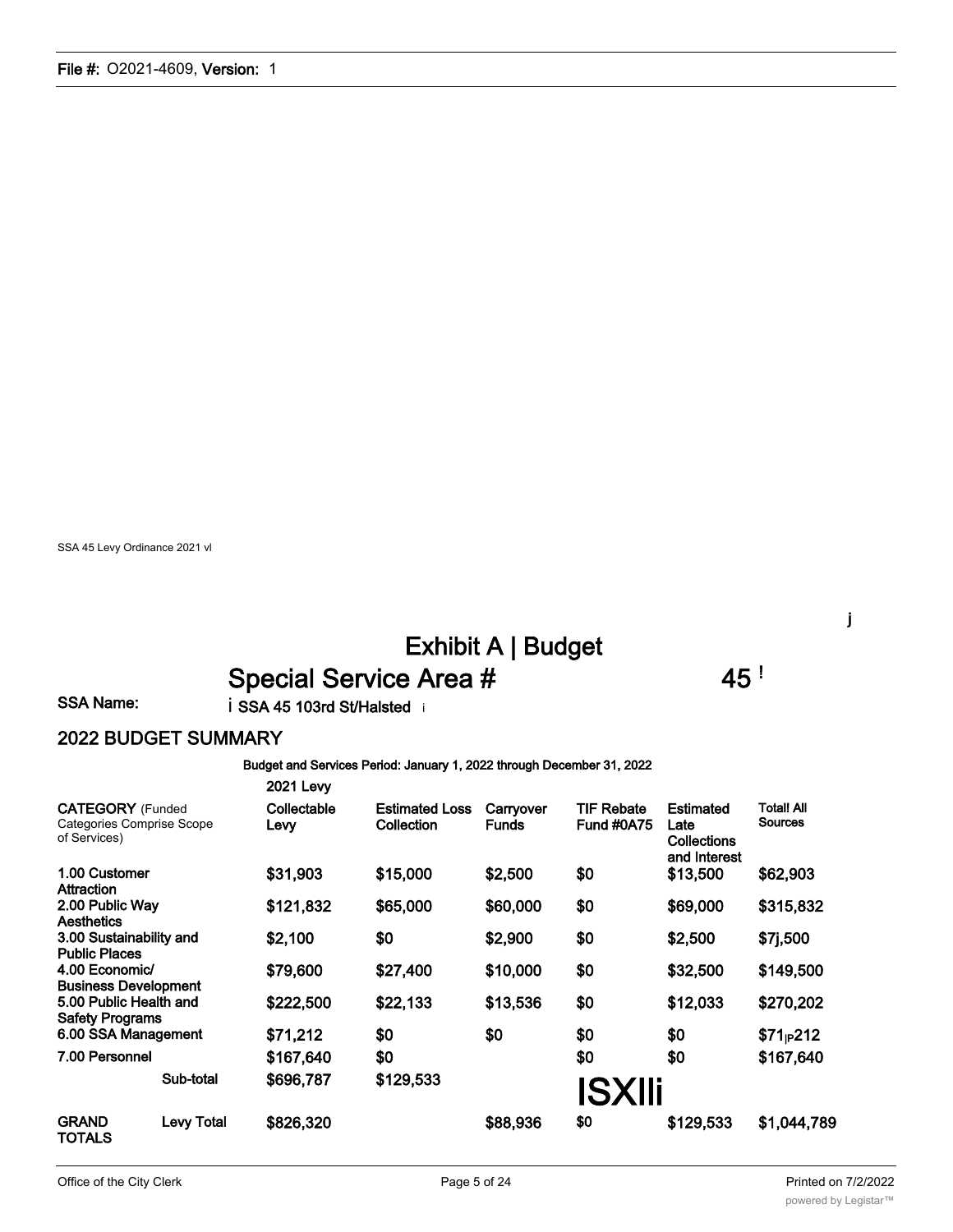## i

#### LEVY ANALYSIS

Estimated 2021 EAV: \$54,207,695 Authorized Tax Rate Cap: 2.000% Maximum Potential Levy limi\$1,084,152 Rate Cap Requested 2021 Levy Amou\$826,320 Estimated Tax Rate to Gene1.5244%

Levy

## **CITY OF CHICAGO | ECONOMIC DISCLOSURE STATEMENT AND AFFIDAVIT I**

## SECTION I - GENERAL INFORMATION !

A. *Legal name of the Disclosing Party submitting this EDS. Include d/b/a/ if applicable: <sup>1</sup>*

Far South CDC<sup>1</sup>

Check ONE of the following three boxes: j

Indicate whether the Disclosing Party submitting this EDS is: j

- 1. [X] the Applicant OR !
- 2. *[ ] a legal entity currently holding, or anticipated to hold within six months after City action on*

2. *the contract, transaction or other undertaking to which this EDS pertains (referred to below as the*

2. *"Matter"), a direct or indirect interest in excess of 7.5% in the Applicant. State the Applicant's legal*

2. *name: ; \*

OR |

3. [ ] a legal entity with a direct or indirect right of control of the Applicant (see Section 11(B) (1)) State the legal name of the entity in which the Disclosing Party holds a right of control: ;

B. Business address ofthe Disclosing Party: 837 W 115th Street Chicago, IL 60643 ;

■ j

i

i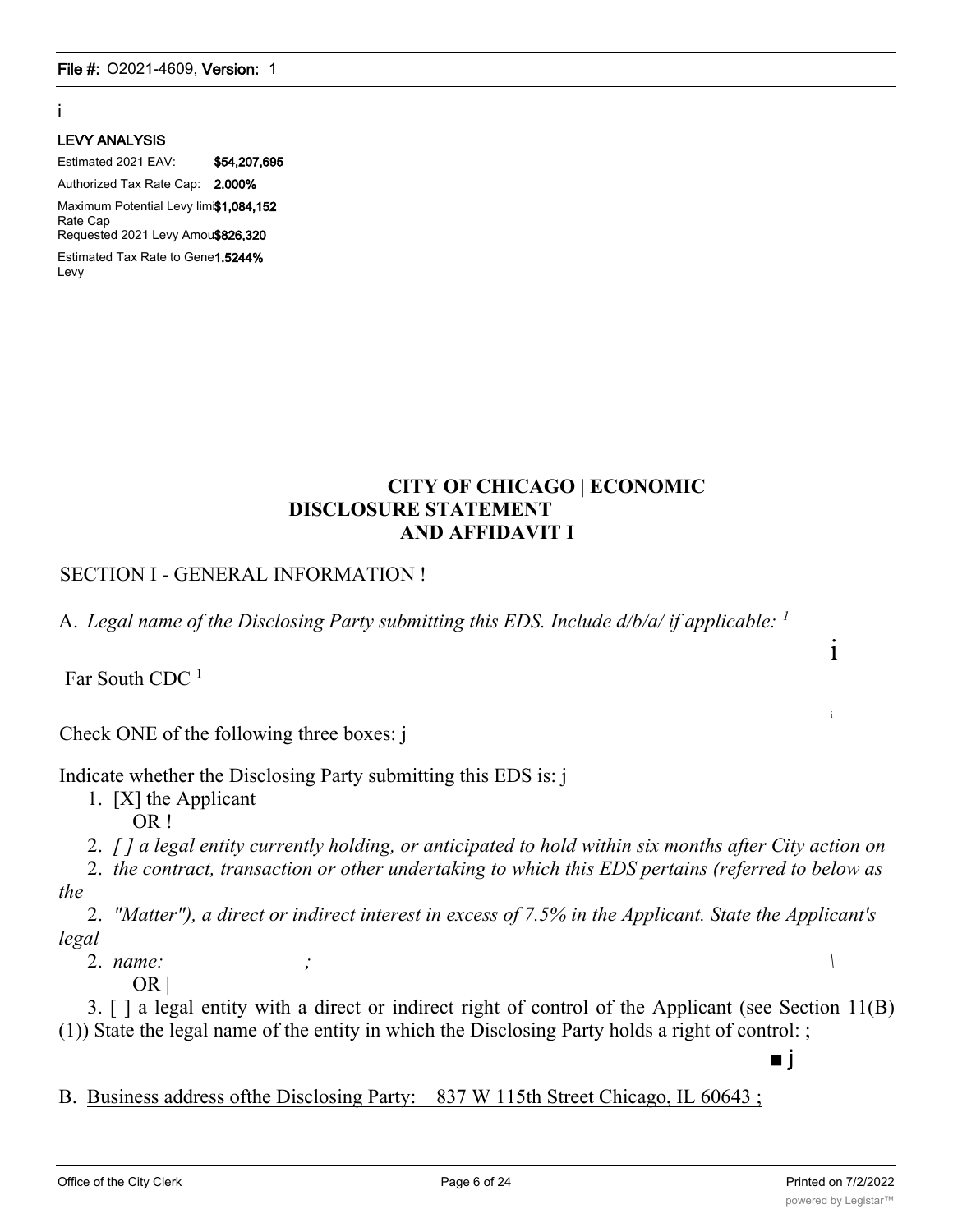## C. Telephone:773-831-7107 Fax: 312-380-0407 Email: hello@farsouthcdc.org <mailto:hello@farsouthcdc.org>

### D. **Name of contact person: Abraham Lacy**

E. *Federal Employer Identification No. (if you have one): '*

F. Brief description of the Matter to which this EDS pertains. (Include project number and location of property, if applicable): '

To allow Far South CDC to enter to enter into a contract with the City of Chicago to provide services within SSAM5

G. Which City agency or department is requesting this EDS? Planning and Development

If the Matter is a contract being handled by the City's Department of Procurement Services, please complete the following: j

*Specification # and Contract U*

Vcr.2018-1 Pa»c1ofT5 '

SECTION II - DISCLOSURE OF OWNERSHIP INTERESTS

## A. NATURE OF THE DISCLOSING PARTY

[ ] Person

[ ] Publicly registered business corporation

[ ] Privately held business corporation

[ ] Sole proprietorship

[ ] General partnership

[ ] Limited partnership

[ ITrust

[ ] Limited liability company [ ] Limited liability partnership [ ] Joint venture [x] Not-for-profit corporation (Is the not-for-profit corporation also a  $501(c)(3)$ )?

[X] Yes  $[ ]$  No  $[ ]$  Other (please specify)

2. For legal entities, the state (or foreign country) of incorporation or organization, if applicable:

Illinois

i

l

 $\overline{1}$ 

j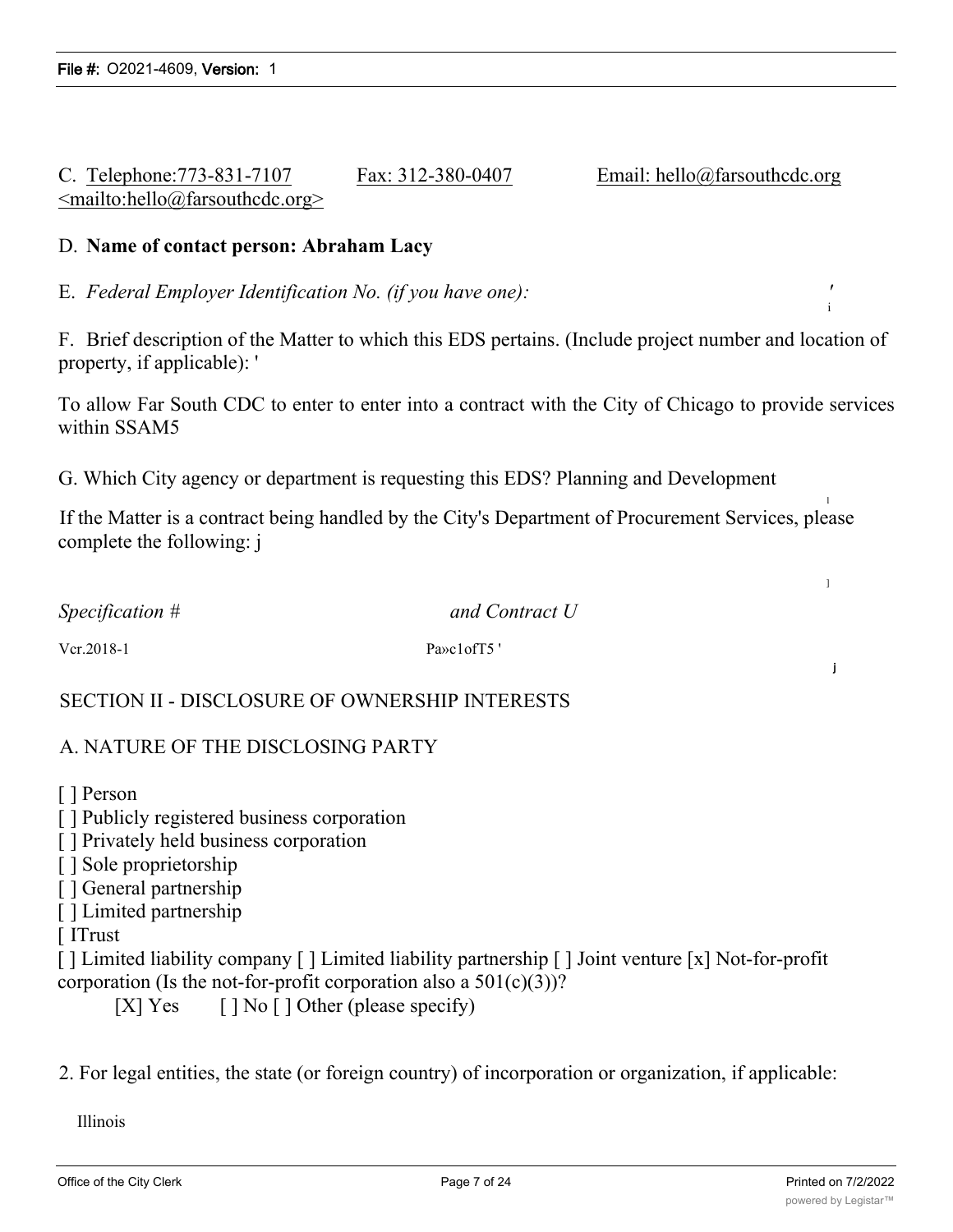3. For legal entities not organized in the State of Illinois: Has the organization registered to dp business in the State of Illinois as a foreign entity? !

[x] Organized in Illinois

## B. IF THE DISCLOSING PARTY IS A LEGAL ENTITY: i

1. List below the full names and titles, if applicable, of: (i) all executive officers and all directors of the entity; (ii) for not-for-profit corporations, all members, if any, which are legal entities (if there are no such members, write "no members which are legal entities"); (iii) for trusts, estates or other similar entities, the trustee, executor, administrator, or similarly situated party; (iv) for general or limited partnerships, limited liability companies, limited liability partnerships or joint ventures, each general partner, managing member, manager or any other person or legal entity that directly or indirectly controls the day-to-day management of the Applicant.

NOTE: Each legal entity listed below must submit an EDS on its own behalf.

Name Title See attached . No members which are legal entities

2. Please provide the following infonnation concerning each person or legal entity having a 'direct or indirect, current or prospective (i.e. within 6 months after City action) beneficial interest (including ownership) in excess of 7.5% ofthe Applicant. Examples of such an interest include shares in a corporation, partnership interest in a partnership or joint venture, interest ofa member or manager in a

 $V = 2018-1$  is  $I'$ ;i£je2of]5 i

I

## Board of Directors

**Executive Committee**

Yolanda Richards- Albert Interim Chairman

Dennis O'Malley Treasurer

John Chenier Secretary

### **Directors**

James Gilliam

Sarah Coulter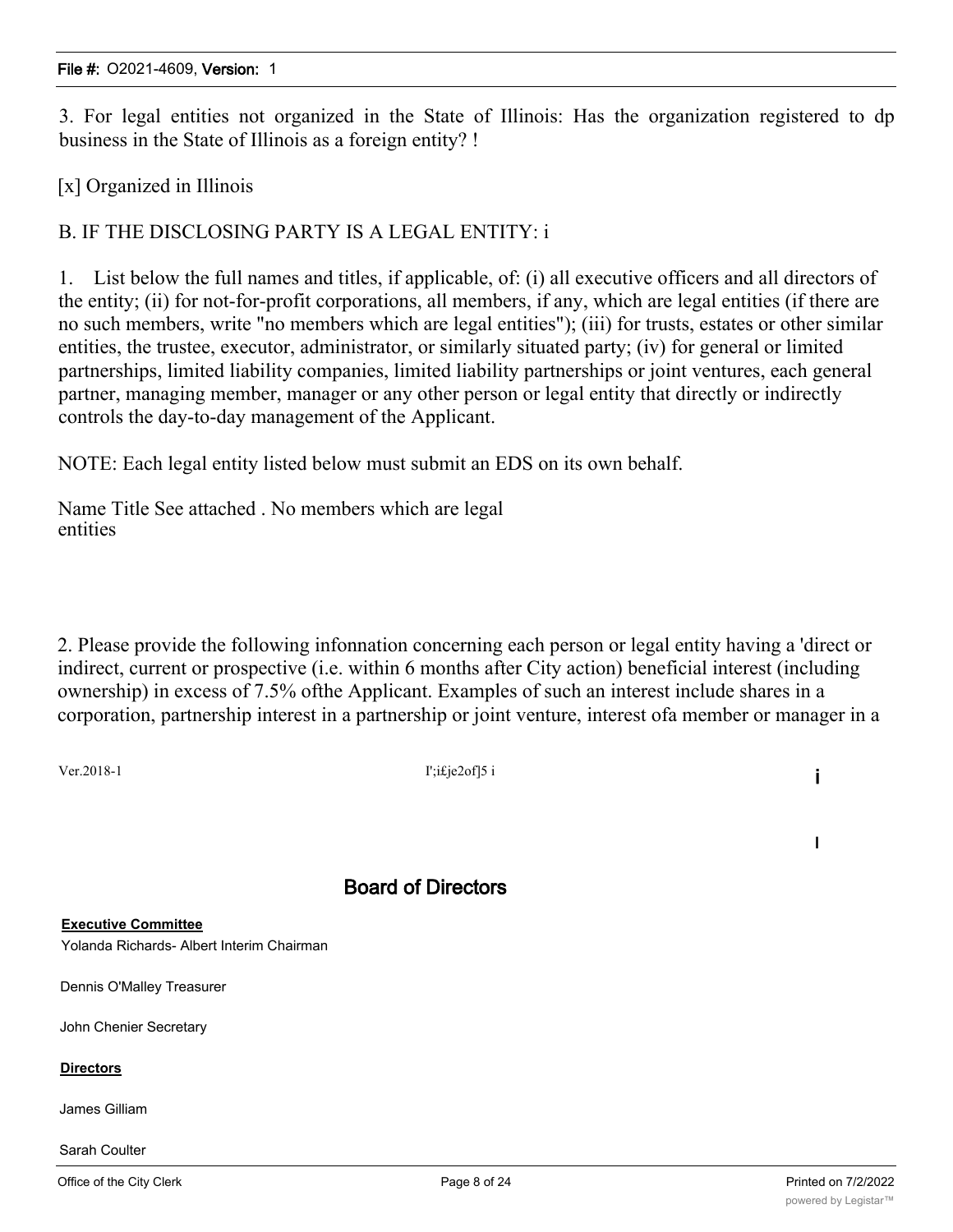Rev. Leonardo Gilbert

Rev. Leon Thompson

Jackie Johnson- Sample

John Watson

Abraham Lacy President

### 837 W 1.15"1 Street | Chicago, IL. 60643 | P: (773) 831-7107 | F: 312-270-OlSb | f- : | Website: wyv w.far-iO',<thuk org

limited liability company, or interest ofa beneficiary ofa trust, estate or other similar entity. If none, state "None." |

NOTE: Each legal entity listed below may be required to submit an EDS on its own behalf. '

| Name | <b>Business Address</b> | Percentage Interest in the Applicant |  |
|------|-------------------------|--------------------------------------|--|
| None |                         |                                      |  |

## SECTION III -- INCOME OR COMPENSATION TO, OR OWNERSHIP BY, CITY ELECTED OFFICIALS j

|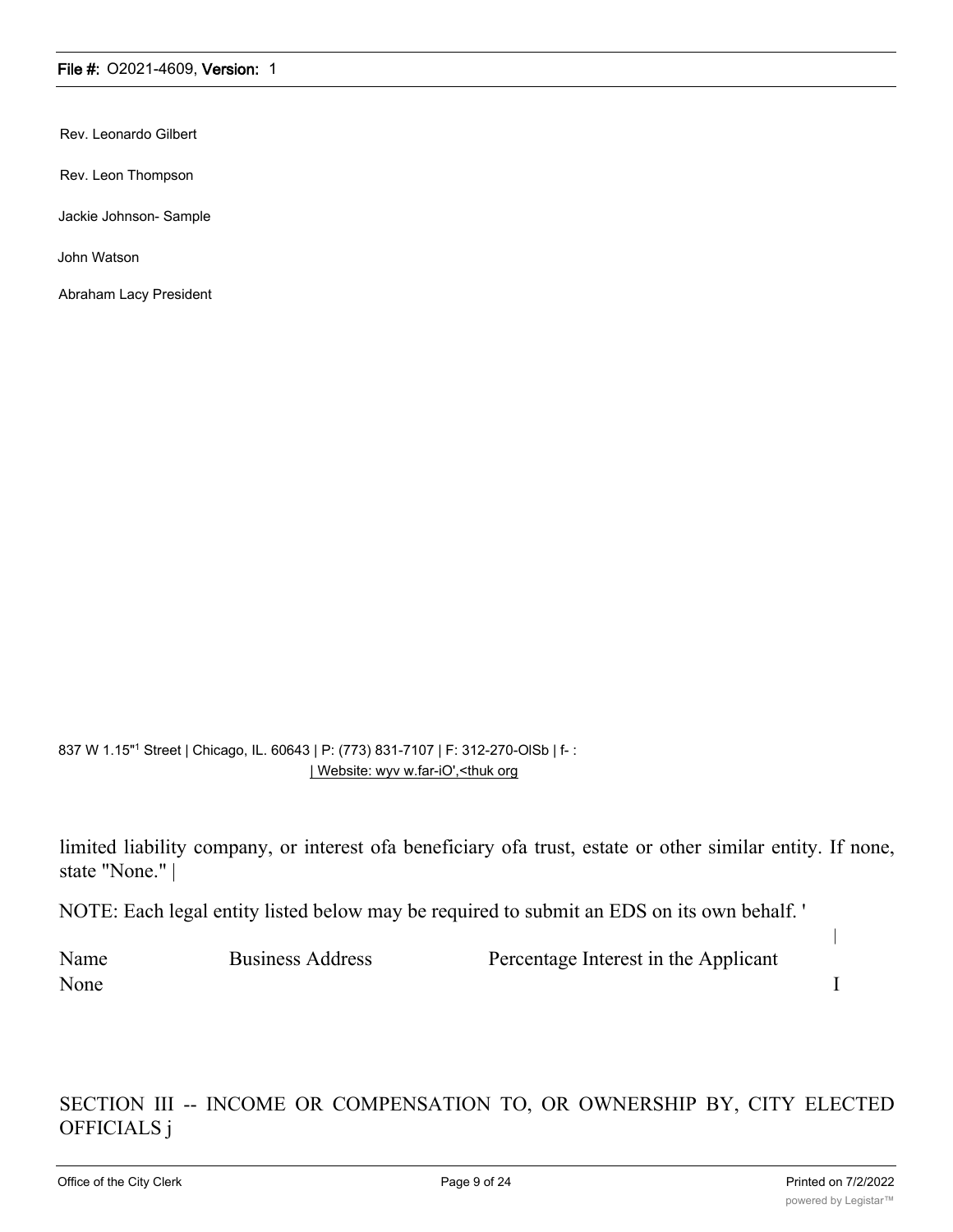Has the Disclosing Party provided any income or compensation to any City elected official during the 12-month period preceding the date of this EDS? [ ] Yes [x] No

Does the Disclosing Party reasonably expect to provide any income or compensation to any City elected official during the 12-month period following the date of this EDS?  $\lceil \cdot \rceil$  Yes  $\lceil x \rceil$  No

If "yes" to either of the above, please identify below the name(s) of such City elected official(s) and describe such income or compensation:

Does any City elected official or, to the best of the Disclosing Party's knowledge after reasonable

inquiry, any City elected official's spouse or domestic partner, have a financial interest (as defined in

Chapter 2-156 ofthe Municipal Code of Chicago ("MCC")) in the Disclosing Party? <sup>1</sup>

 $[$   $]$ Yes  $[x]$ No  $]$ 

If "yes," please identify below the name(s) of such City elected official(s) and/or spouse(s)/domestic partner(s) and describe the financial interest(s). i

## **SECTION IV - DISCLOSURE OF SUBCONTRACTORS AND OTHER RETAINED PARTIES**

The Disclosing Party must disclose the name and business address of each subcontractor, attorney, lobbyist (as defined in MCC Chapter 2-156), accountant, consultant and any other person or entity whom the Disclosing Party has retained or expects to retain in connection with the Matter, as well as the nature ofthe relationship, and the total amount ofthe fees paid or estimated to be paid. The Disclosing Party is not required to disclose employees who are paid solely through the Disclosing Party's regular payroll. If the Disclosing Party is uncertain whether a disclosure is required under this Section, the Disclosing Party must either ask the City whether disclosure is required or make the disclosure. j

Vcr.2018-1 Page 3 of IS !

"Name (indicate whether retained or anticipated to be retained )

See attached.

Business Relationship to Disclosing Parly Address (subcontractor, attorney, lobbyist, etc.) Fees (indicate whether paid or estimated.)jNOTE: "hourly rate" or"t.b.d." is not an acceptable response.

i

i

! i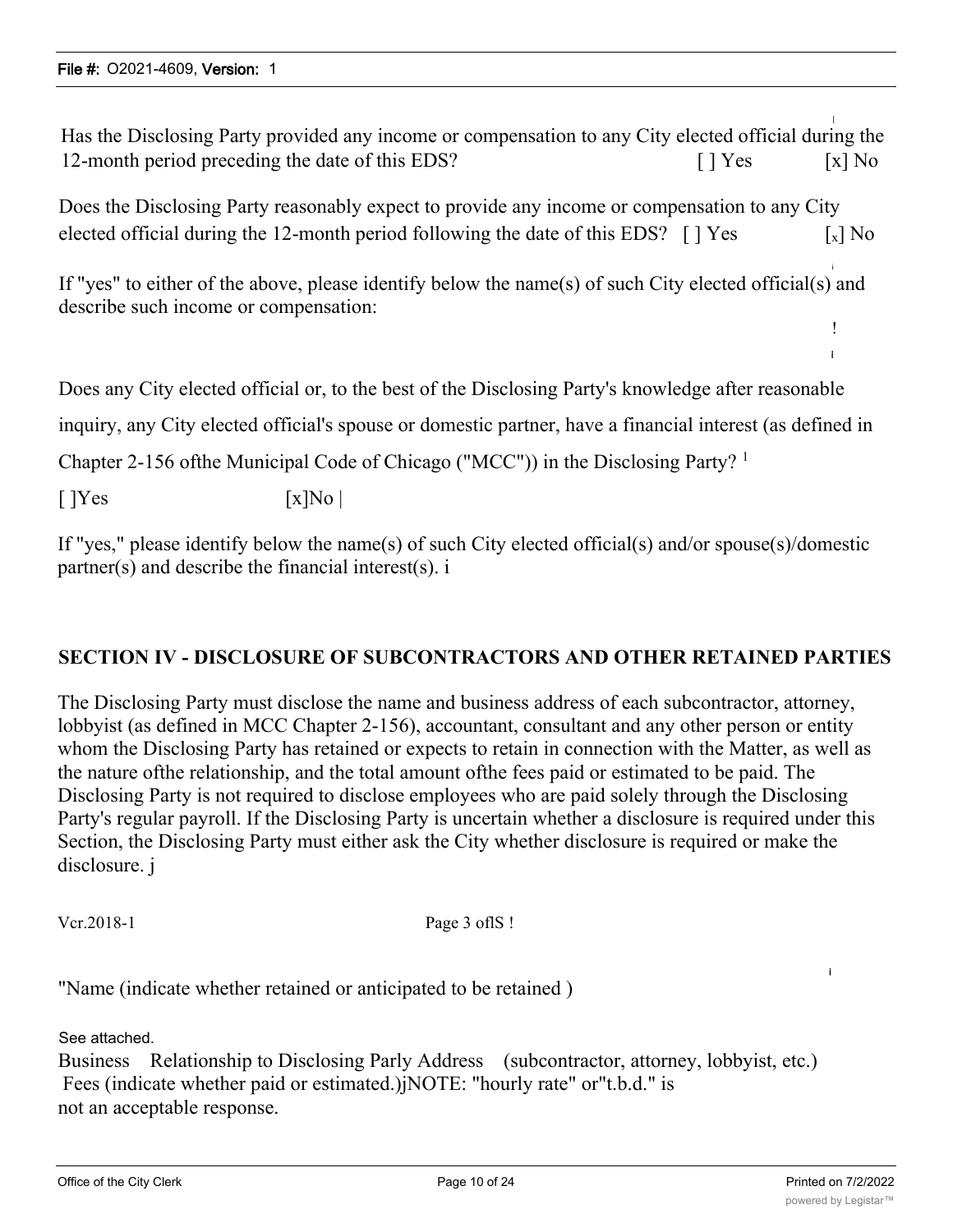(Add sheets if necessary) j

[ ] Check here if the Disclosing Party has not retained, nor expects to retain, any such persons or entities.

SECTION V -- CERTIFICATIONS j

## A. COURT-ORDERED CHILD SUPPORT COMPLIANCE j

Under MCC Section 2-92-415, substantial owners of business entities that conlract with the City must remain in compliance with their child support obligations throughout the contract's term.

Has any person who directly or indirectly owns 10% or more ofthe Disclosing Party been declared in arrearage on any child support obligations by any Illinois court of competent jurisdiction? !

[ ] Yes [ ] No [x] No person directly or indirectly owns 10% or more of the Disclosing! Party.

If "Yes," has the person entered into a court-approved agreement for payment of all support owed and is the person in compliance with that agreement? |

 $[$  | Yes  $[$  | No !

B. FURTHER CERTIFICATIONS J

1. [This paragraph 1 applies only if the Matter is a contract being handled by the City's Department of Procurement Services.] In the 5-year period preceding the date of this EDS, neither the Disclosing Party nor any Affiliated Entity [see definition in (5) below] has engaged, in connection with the performance of any public contract, the services of an integrity monitor, independent private sector inspector general, or integrity compliance consultant (i.e., an individual or entity with legal, auditing, investigative, or other similar skills, designated by a public agency to help the agency monitor]the activity of specified agency vendors as well as help the vendors reform their business practices so they can be considered for agency contracts in the Mure, or continue with a contract in progress), j

2. The Disclosing Party and its Affiliated Entities are not delinquent in the payment ofany fine, fee, tax or other source of indebtedness owed to the City of Chicago, including, but not limited to, water and sewer charges, license fees, parking tickets, property taxes and sales taxes, nor is the Disclosing Party delinquent in the payment ofany tax administered by the Illinois Department of Revenue.

Pa<sub>«e4</sub> of 15

i

|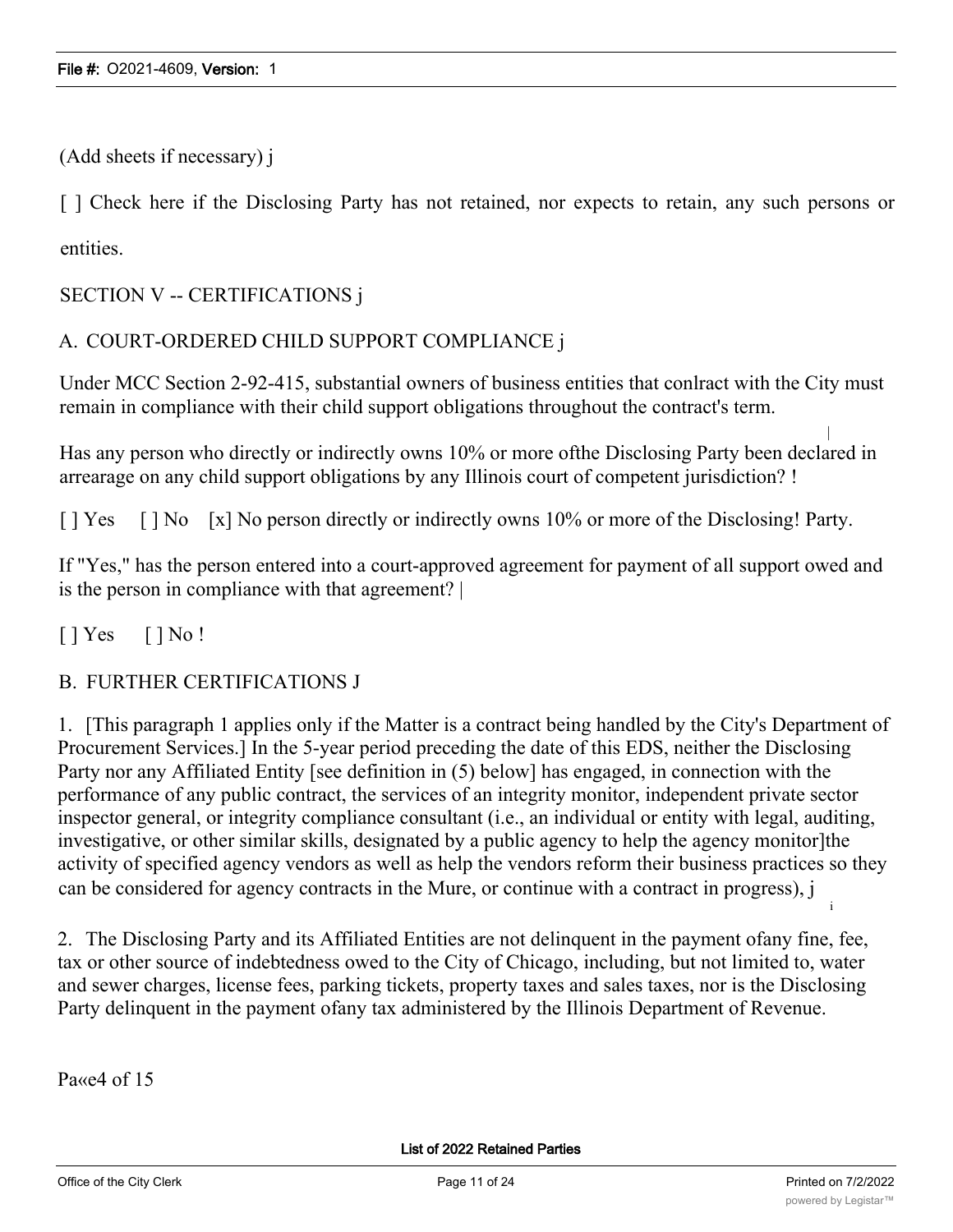| Vendor                            | <b>Business Address</b>                                 | Scope of Work                            | Estimated | <b>Notes</b>                       |
|-----------------------------------|---------------------------------------------------------|------------------------------------------|-----------|------------------------------------|
| <b>AGB Investigative Services</b> | 7545 S Western Ave<br>Chicago, IL 60620                 | Security services<br>Subcontractor       | \$273.702 | Anticipated upon board<br>approval |
| Liberty Flag and Banner           | 2747 York St Blue Island Holiday Decoration<br>IL 60406 | subcontractor                            | \$19,000  | Anticipated upon board<br>approval |
| Cleanslate                        | 237 S Desplaines<br>Chicago IL 60661                    | Landscaping<br>Subcontractor             | \$105,832 | Anticipated upon board<br>approval |
| Hall & Associates CPA             | 21145 Ridgeland Manor<br>Ave Matteson IL 60443          | <b>Bookkeeping</b>                       | \$1874    | Anticipated upon board<br>approval |
| <b>RABM &amp; Associates</b>      | 9457 Enterprise Drive<br>Moken II 60448                 | <b>Auditor Subcontractor \$3749</b>      |           | Anticipated upon board<br>approval |
| <b>Entire Marketing</b>           | 6900 Cermak Road<br>BerwynIL60402                       | <b>Website Designer</b><br>Subcontractor | \$12,500  | Anticipated upon board<br>approval |
| Lamar Johnson Collaborative       | 35 E Wacker Dr Suite<br>1300 Chicago, IL 60601          | Architect<br>Subcontractor               | \$47,000  | Anticipated upon board<br>approval |
| <b>Teska Associates</b>           | 627 Grove Street<br>Evanston IL 60201                   | Urban Planner<br>Subcontractor           | \$72,500  | Anticipated upon board<br>approval |

837 W 13 5th Street | Chicago, 11.60643 | P: (773) 83.1-7107 |. F: 312-270-01561 E: hello<5>ftirsouthcdc.o | Website: www farsouthcrtc org

## 3. The Disclosing Party and, if the Disclosing Party is a legal entity, all of those persons or entities identified in Section 11(B)(1) of this EDS: j

a. are not presently debarred, suspended, proposed for debarment, declared ineligible or voluntarily excluded from any transactions by any federal, state or local unit of government; |

b. have not, during the 5 years before the date of this EDS, been convicted of a criminal offense, adjudged guilty, or had a civil judgment rendered against them in connection with: obtaining, , attempting to obtain, or performing a public (federal, state or local) transaction or contract under a public transaction; a violation of federal or state antitrust statutes; fraud; embezzlement; theft; |forgery; bribery; falsification or destruction of records; making false statements; or receiving stolen property;

J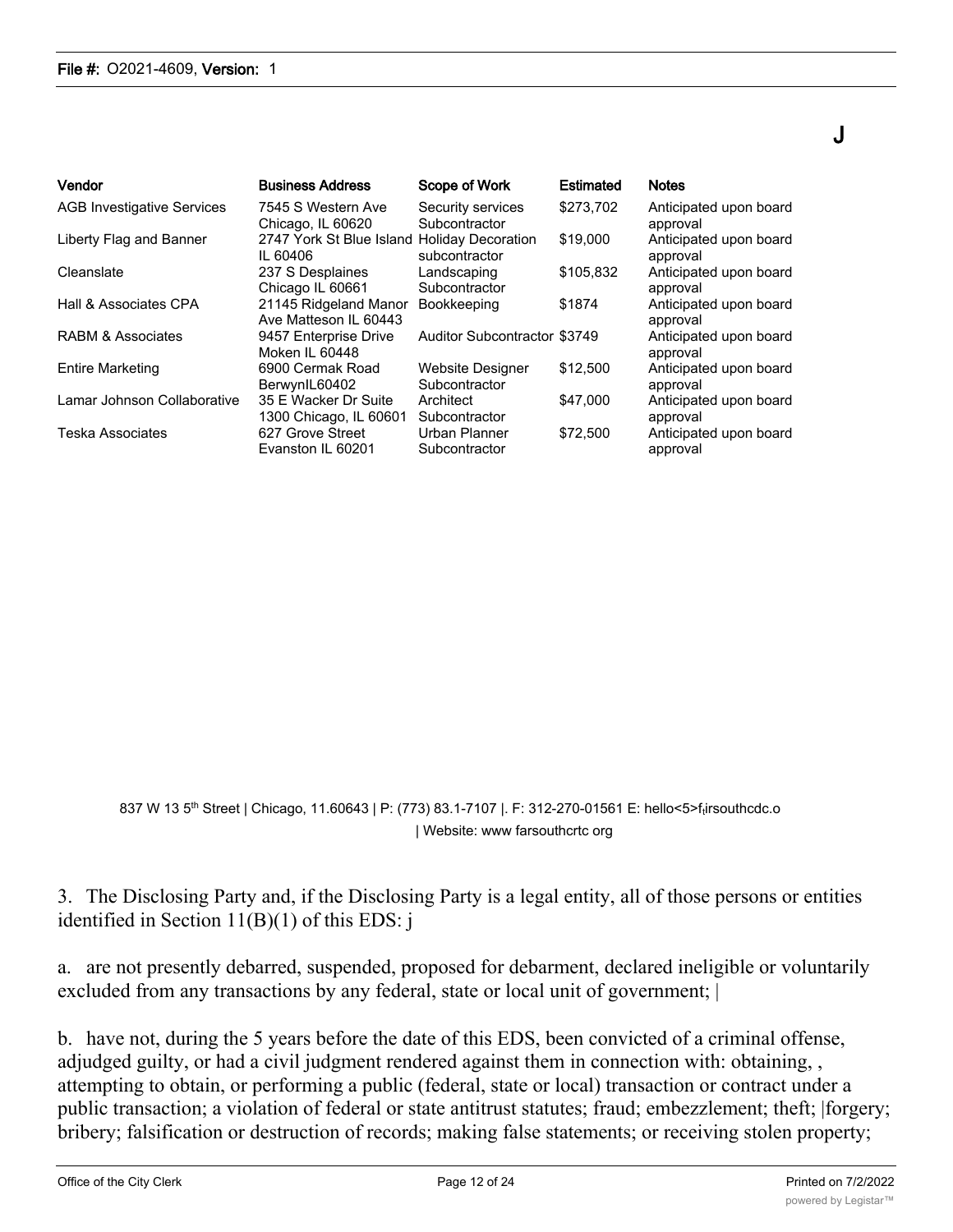c. are not presently indicted for, or criminally or civilly charged by, a governmental entity (federal, state or local) with committing any of the offenses set forth in subparagraph (b) above;

d. have not, during the 5 years before the date of this EDS, had one or more public transactions (federal, state or local) terminated for cause or default; and |

e. have not, during the 5 years before the date of this EDS, been convicted, adjudged guilty, or found liable in a civil proceeding, or in any criminal or civil action, including actions concerning j environmental violations, instituted by the City or by the federal government, any state, or any: other unit of local government. !

4. *The Disclosing Party understands and shall comply with the applicable requirements of MCC Chapters 2-56 (Inspector General) and 2-156 (Governmental Ethics). >*

5. Certifications (5), (6) and (7) concern: '

• the Disclosing Party; |

· any "Contractor" (meaning any contractor or subcontractor used by the Disclosing Party in connection with the Matter, including but not limited to all persons or legal entities disclosed under Section IV, "Disclosure of Subcontractors and Other Retained Parties"); i

· any "Affiliated Entity" (meaning a person or entity that, directly or indirectly: controls the Disclosing Party, is controlled by the Disclosing Party, or is, with the Disclosing Party, undbr common control of another person or entity). Indicia of control include, without limitation:! interlocking management or ownership; identity of interests among family members, shared facilities and equipment; common use of employees; or organization of a business entity following the ineligibility of a business entity to do business with federal or state or local government; including the City, using substantially the same management, ownership, or principals as the ineligible entity. With respect to Contractors, the term Affiliated Entity means a person or entity that directly or indirectly controls the Contractor, is controlled by it, or, with the Contractor] is under common control of another person or entity; j

· any responsible official ofthe Disclosing Party, any Contractor or any Affiliated Entity or any other official, agent or employee ofthe Disclosing Party, any Contractor or any Affiliated Entity, acting pursuant to the direction or authorization of a responsible official ofthe Disclosing Party, any Conlractor or any Affiliated Entity (collectively "Agents").

Ver.2018-1 Page 5 of 15 i

Neither the Disclosing Party, nor any Contractor, nor any Affiliated Entily of either the Disclosing Party or any Contractor, nor any Agents have, during the 5 years before the date of this EDS, or, with respect to a Contractor, an Affiliated Entity, or an Affiliated Entity ofa Contractor during the 5 years before the date of such Contractor's or Affiliated Entity's contract or engagement in connection' with

]

i

i

i

i

j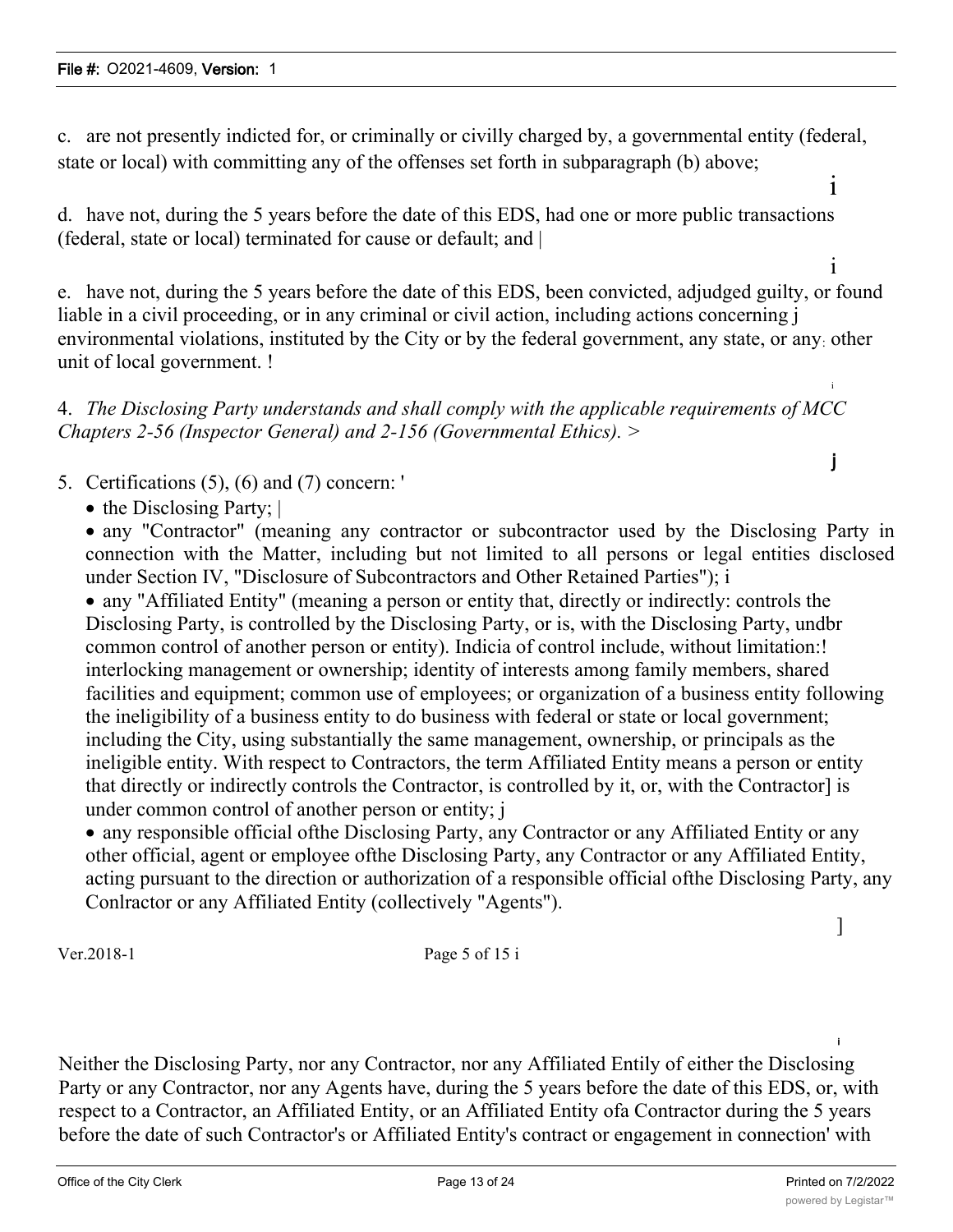the Matter: I

a. bribed or attempted to bribe, or been convicted or adjudged guilty of bribery or attempting to bribe, a public officer or employee ofthe City, the State of Illinois, or any agency of the federal government or of any state or local government in the United States of America, in that officer's or employee's official capacity; |

b. agreed or colluded with other bidders or prospective bidders, or been a party to any such agreement, or been convicted or adjudged guilty of agreement or collusion among bidders or prospective bidders, in restraint of freedom of competition by agreement to bid a fixed price or otherwise; or  $<sup>1</sup>$ </sup>

c. made an admission of such conduct described in subparagraph (a) or (b) above that is a matter of record, but have not been prosecuted for such conduct; or

d. violated the provisions referenced in MCC Subsection 2-92-320(a)(4)(Contracts Requiring a Base Wage); (a)(5)(Debarment Regulations); or (a)(6)(Minimum Wage Ordinance).

6. Neither the Disclosing Party, nor any Affiliated Entity or Contractor, or any of their employees, officials, agents or partners, is barred from contracting with any unit of state or local government as a result of engaging in or being convicted of (1) bid-rigging in violation of 720 ILCS 5/33E-3; (2) bidrotating in violation of 720 ILCS 5/33E-4; or (3) any similar offense of any state or of the United States of America that contains the same elements as the offense of bid-rigging or bid-rotating.

7. Neither the Disclosing Party nor any Affiliated Entity is listed on a Sanctions List maintained by the United States Department of Commerce, State, or Treasury, or any successor federal agency.

i 8. [FOR APPLICANT ONLY] (i) Neither the Applicant nor any "controlling person" [see MCt Chapter 1-23, Article I for applicability and defined terms] ofthe Applicant is currently indicted or charged with, or has admitted guilt of, or has ever been convicted of, or placed under supervision for, any criminal offense involving actual, attempted, or conspiracy to commit bribery, theft, fraud, forgery, perjury, dishonesty or deceit against an officer or employee of the City or any "sister agency"; and (ii) the Applicant understands and acknowledges that compliance with Article I is a continuing requirement for doing business with the City. NOTE: If MCC Chapter 1-23, Article I applies to the Applicant, that

Article's permanent compliance timeframe supersedes 5-year compliance timeframes in this Section V. i

9. [FOR APPLICANT ONLY] The Applicant and its Affiliated Entities will not use, nor permit their subcontractors to use, any facility listed as having an active exclusion by the U.S. EPA on the federal System for Award Management ("SAM").

j 10. [FOR APPLICANT ONLY] The Applicant will obtain from any contractors/subcontractors, hired or to be hired in connection with the Matter certifications equal in form and substance to those in Certifications (2) and (9) above and will not, without the prior written consent ofthe City, use any such

j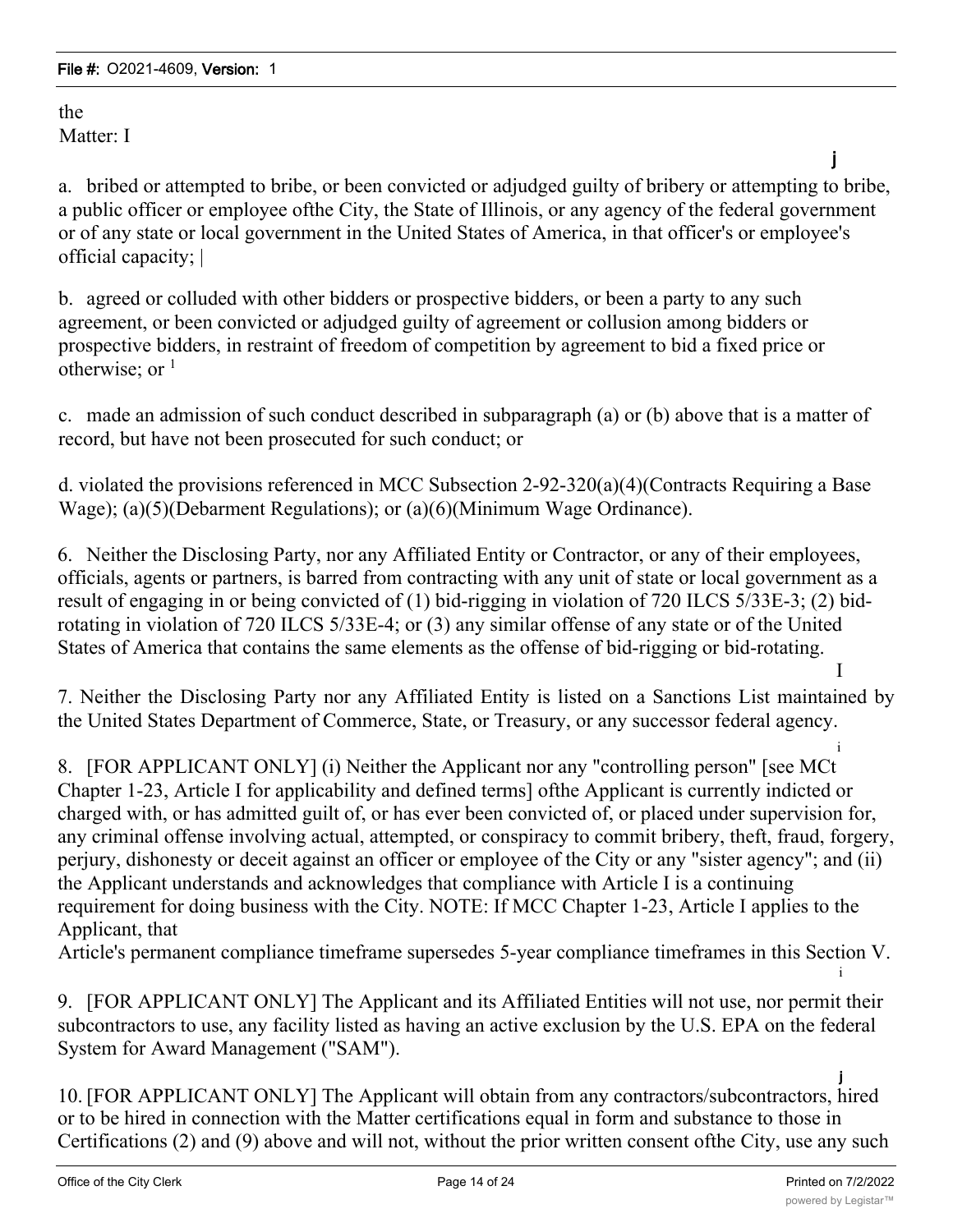Ver.20Page 6 ofl5 !

contractor/subcontractor that does not provide such certilications or that the Applicant has reason to believe has not provided or cannot provide truthful certifications. j

11. If the Disclosing Party is unable to certify to any of the above statements in this Part B (Further Certifications), the Disclosing Party must explain below: I

If the letters "NA," the word "None," or no response appears on the lines above, it will be conclusively presumed that the Disclosing Party certified to the above statements. j

12. To the best of the Disclosing Party's knowledge after reasonable inquiry, the following is a'. complete list of all current employees of the Disclosing Party who were, at any time during the! 12 month period preceding the date of this EDS, an employee, or elected or appointed official, of the City of Chicago (if none, indicate with "N/A" or "none"). None<sup>1</sup>

13. To the best of the Disclosing Party's knowledge after reasonable inquiry, the following is  $a<sup>1</sup>$ complete list of all gifts that the Disclosing Party has given or caused to be given, at any time during the 12-month period preceding the execution date of this EDS, to an employee, or elected or appointed official, of the City of Chicago. For purposes of this statement, a "gift" does not include: (i) anything made generally available to City employees or to the general public, or (ii) food or drink provided in the course of official City business and having a retail value of less than \$25 per recipient, or (iii) a political contribution otherwise duly reported as required by law (if none, indicate with  $\cdot$ N/A" or "none"). As to any gift listed below, please also list the name of the City recipient. None '

## C. CERTIFICATION OF STATUS AS FINANCIAL INSTITUTION ;

1. The Disclosing Party certifies that the Disclosing Party (check one)  $\lceil \cdot \rceil$  is  $\lceil x \rceil$  is not

a "financial institution" as defined in MCC Section 2-32-455(b).

2. If the Disclosing Party IS a financial institution, then the Disclosing Party pledges: j

i !

I

i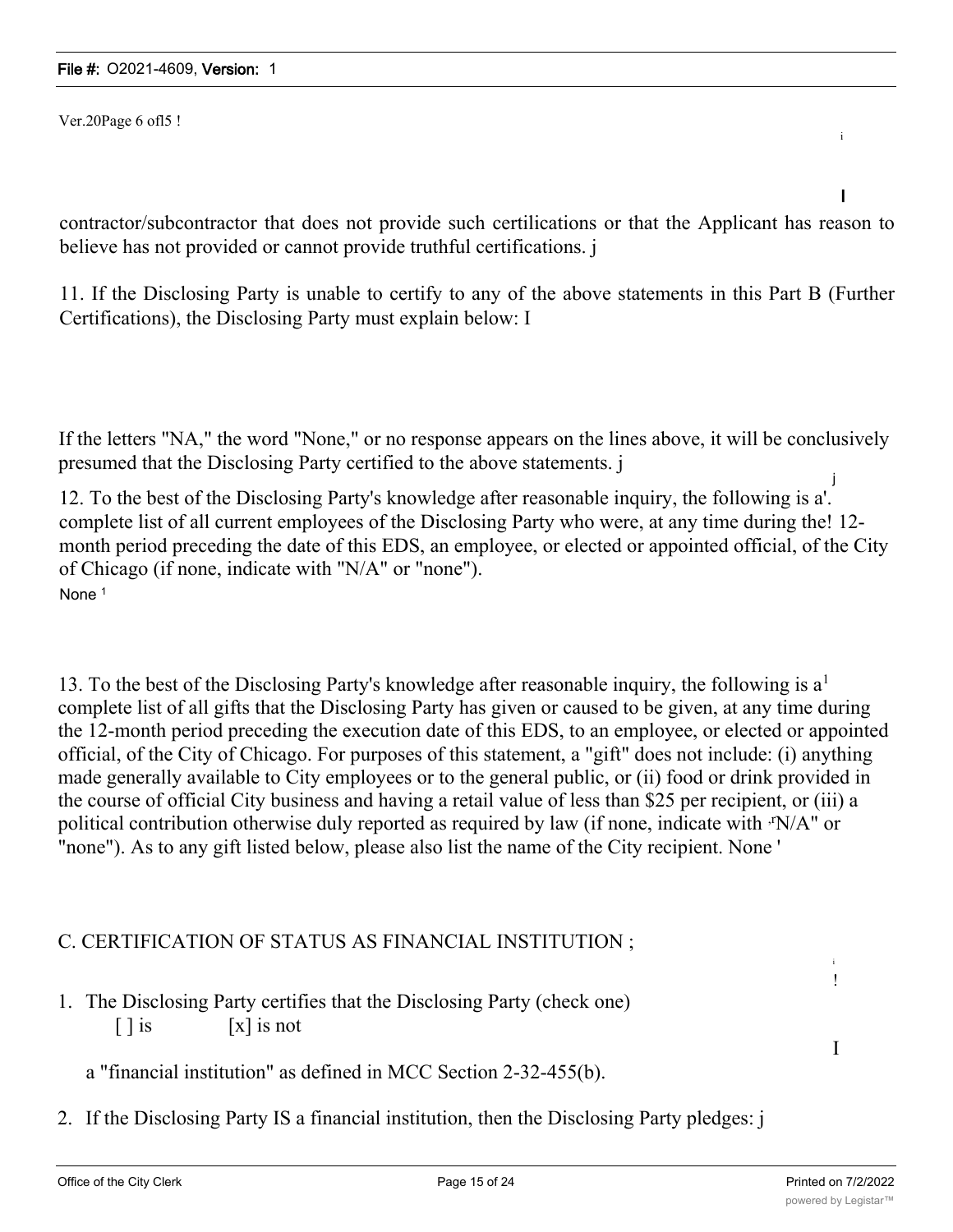"We are not and will not become a predatory lender as defined in MCC Chapter 2-32. We further pledge that none of our affiliates is, and none of them will become, a predatory lender as defined in MCC Chapter 2-32. We understand that becoming a predatory lender or becoming an affiliate jof a predatory lender may result in the loss of the privilege of doing business with the City." ,

Ver.2018-1 Page 7 ol T5 i

If the Disclosing Party is unable to make this pledge because it or any of its affiliates (as defined in ■ MCC Section 2-32-455(b)) is a predatory lender within the meaning of MCC Chapter 2-32, explain here (attach additional pages if necessary): j

**N/A ',**

If the letters "NA," the word "None," or no response appears on the lines above, it will be I conclusively presumed that the Disclosing Party certified to the above statements. i

## D. CERTIFICATION REGARDING FINANCIAL INTEREST IN CITY BUSINESS I

Any words or terms defined in MCC Chapter 2-156 have the same meanings if used in this Part D.

1. In accordance with MCC Section 2-156-110: To the best of the Disclosing Party's knowledge after reasonable inquiry, does any official or employee of the City have a financial interest in his or her own name or in the name of any other person or entity in the Matter? !

 $\lceil$  | Yes  $\lceil$  | X|No |

NOTE: If you checked "Yes" to Item D(1), proceed to Items D(2) and D(3). If you checked j'No" to Item  $D(1)$ , skip Items  $D(2)$  and  $D(3)$  and proceed to Part E. I

2. Unless sold pursuant to a process of competitive bidding, or otherwise permitted, no City elected official or employee shall have a financial interest in his or her own name or in the name of any other person or entity in the purchase of any property that (i) belongs to the City, or (ii) is sold! for taxes or assessments, or (iii) is sold by virtue of legal process at the suit ofthe City (collectively, "City Property Sale"). Compensation for property taken pursuant to the City's eminent domain power does not constitute a financial interest within the meaning of this Part D. !

Does the Matter involve a City Property Sale?

 $[$  | Yes  $[$  | No

3. If you checked "Yes" to Item D(l), provide the names and business addresses ofthe City officials or

i I

i

i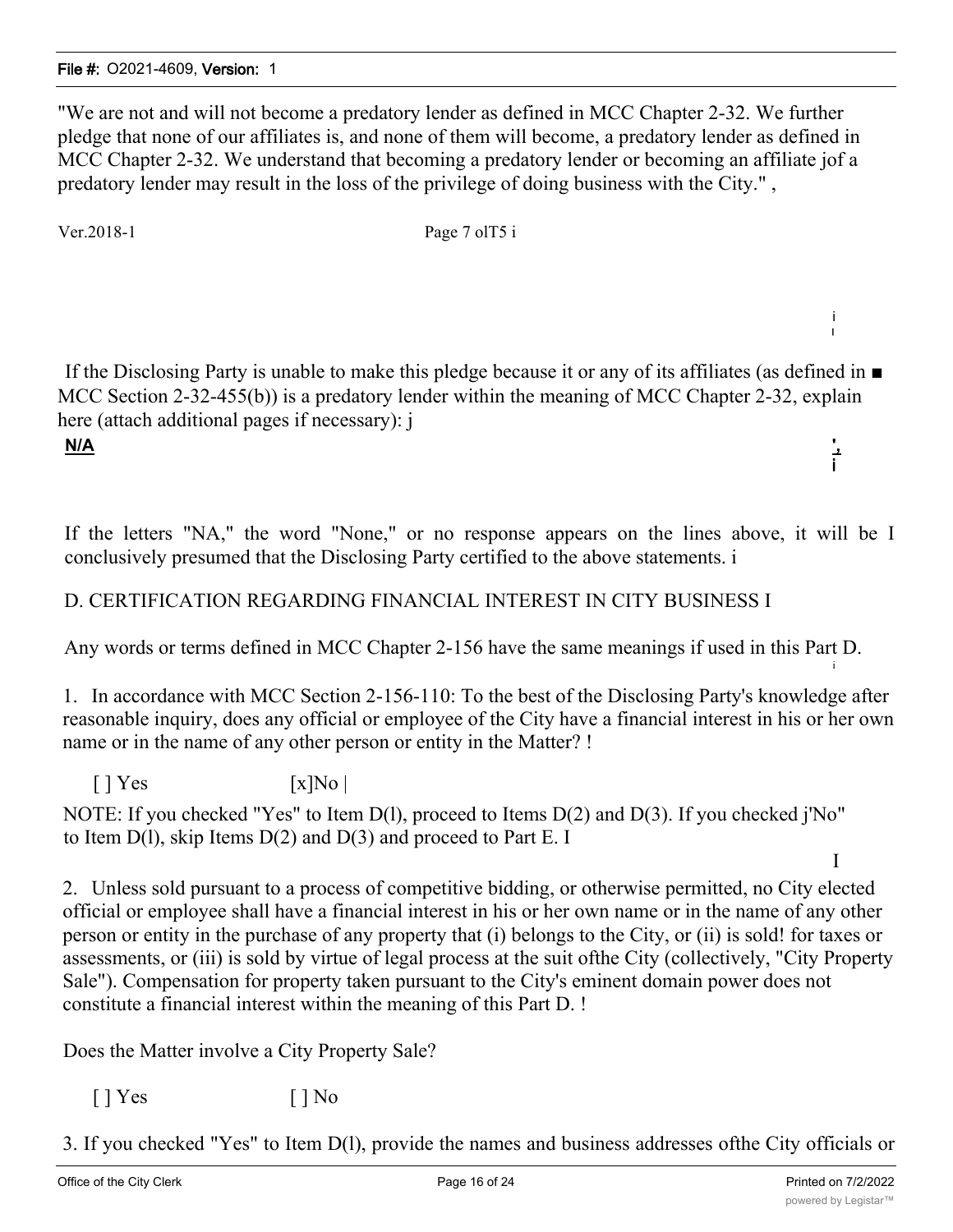employees having such financial interest and identify the nature ofthe financial interest: j

Name Business Address Nature of Financial Interest !

I

I 4. The Disclosing Party further certifies that no prohibited financial interest in the Matter will be acquired by any Cily official or employee. I

Vcr.20TX-l Page 8 of 15

## E. CERTIFICATION REGARDING SLAVERY ERA BUSINESS

Please check either (1) or (2) below. If the Disclosing Party checks (2), the Disclosing Party must disclose below or in an attachment to this EDS all information required by (2). Failure to comply with these disclosure requirements may make any contract entered into with the City in connection with the Matter voidable by the City.

X 1. The Disclosing Party verifies that the Disclosing Party has searched any and all records of the Disclosing Party and any and all predecessor entities regarding records of investments or profits from slavery or slaveholder insurance policies during the slavery era (including insurance policies issued to slaveholders that provided coverage for damage to or injury or death of their slaves), and the Disclosing Party has found no such records. !

2. The Disclosing Party verifies that, as a result of conducting the search in step (1) above, the Disclosing Party has found records of investments or profits from slavery or slaveholder insurance policies. The Disclosing Party verifies that the following constitutes full disclosure of all such] records, including the names of any and all slaves or slaveholders described in those records:

i

i

il

i I

|

## **SECTION VI - CERTIFICATIONS FOR FEDERALLY FUNDED MATTERS**

NOTE: If the Matter is federally funded, complete this Section VI. If the Matter is not federally funded, proceed to Section VII. For purposes of this Section VI, tax credits allocated by the City and proceeds of debt obligations of the City are not federal funding.

## A. CERTIFICATION REGARDING LOBBYING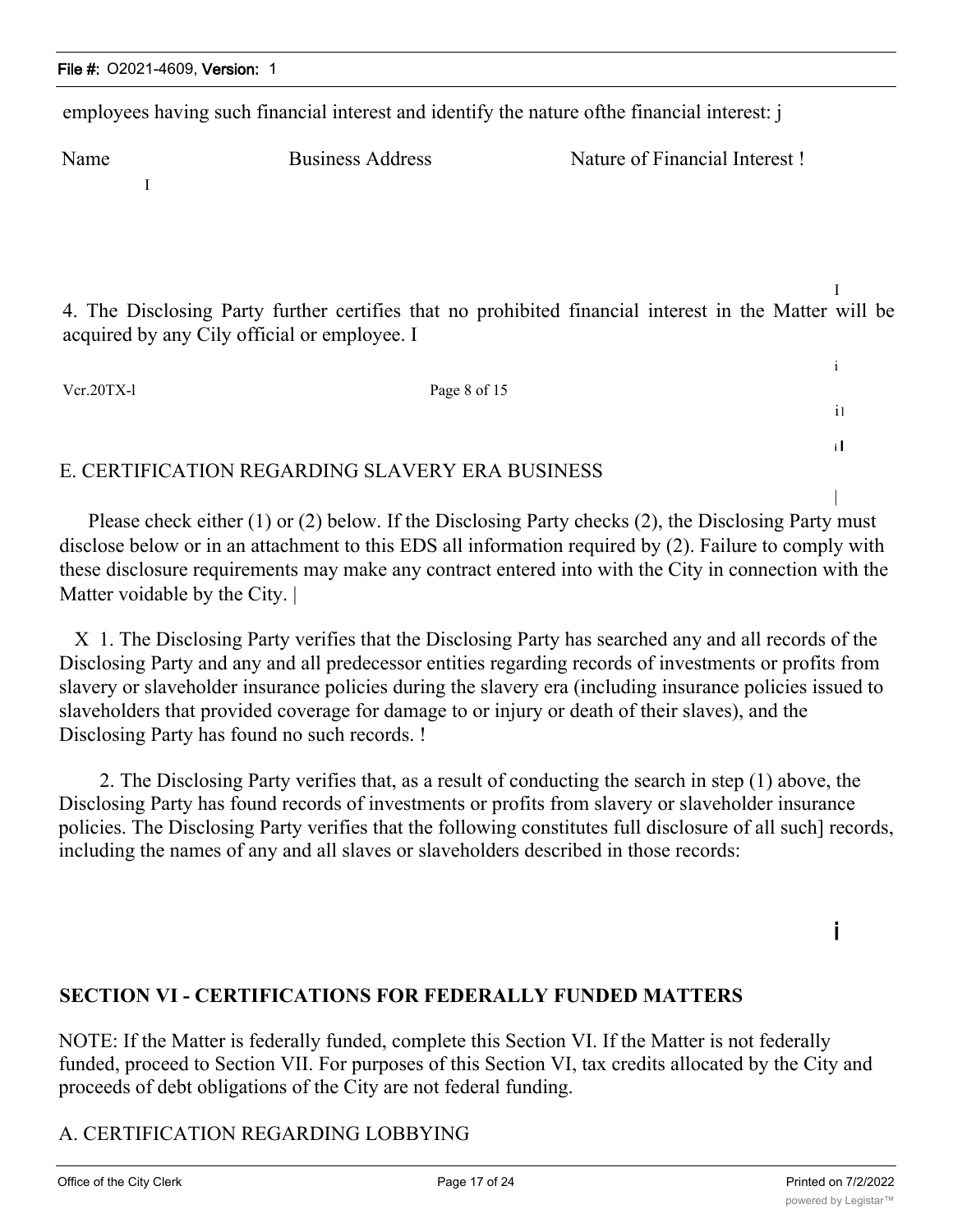*1. List below the names of all persons or entities registered under the federal Lobbying <sup>1</sup> Disclosure Act of 1995, as amended, who have made lobbying contacts on behalf ofthe Disclosing Party with respect to the Matter: (Add sheets if necessary): {*

(If no explanation appears or begins on the lines above, or if the letters "NA" or if the word "None" appear, it will be conclusively presumed that the Disclosing Party means that NO persons or entities registered under the Lobbying Disclosure Act of 1995, as amended, have made lobbying contacts on behalf of the Disclosing Party with respect to the Matter.) ;

i i 2. The Disclosing Party has not spent and will not expend any federally appropriated funds to pay any person or entity listed in paragraph A(l) above for his or her lobbying activities or to pay any person or entity to inlluence or attempt to influence an officer or employee ofany agency, as defined by applicable federal law. a member of Congress, an officer or employee of Congress, or an employee

Ver.2018-1 Page9ofl5 !

i

I

ii

ofa member of Congress, in connection vvith the award ofany federally funded contract, making any federally funded grant or loan, entering into any cooperative agreement, or to extend, continue, renew, amend, or modify any federally funded contract, grant, loan, or cooperative agreement. j

3. The Disclosing Party will submit an updated certification at the end of each calendar quarter in which there occurs any event that materially affects the accuracy ofthe statements and information set forth in paragraphs A(l) and A(2) above. '

4. The Disclosing Party certifies that either: (i) it is not an organization described in section 501(c) (4) of the Internal Revenue Code of 1986; or (ii) it is an organization described in section  $501(c)(4)$ ofthe Internal Revenue Code of 1986 but has not engaged and will not engage in "Lobbying Activities," as that term is defined in the Lobbying Disclosure Act of 1995, as amended.

5. If the Disclosing Party is the Applicant, the Disclosing Party must obtain certifications equal in form and substance to paragraphs A(l) through A(4) above from all subcontractors before it awards any subcontract and the Disclosing Party must maintain all such subcontractors' certifications for the duration ofthe Matter and must make such certifications promptly available to the City upon request.

## B. CERTIFICATION REGARDING EQUAL EMPLOYMENT OPPORTUNITY

If the Matter is federally funded, federal regulations require the Applicant and all proposed subcontractors to submit the following information with their bids or in writing at the outset of

j

i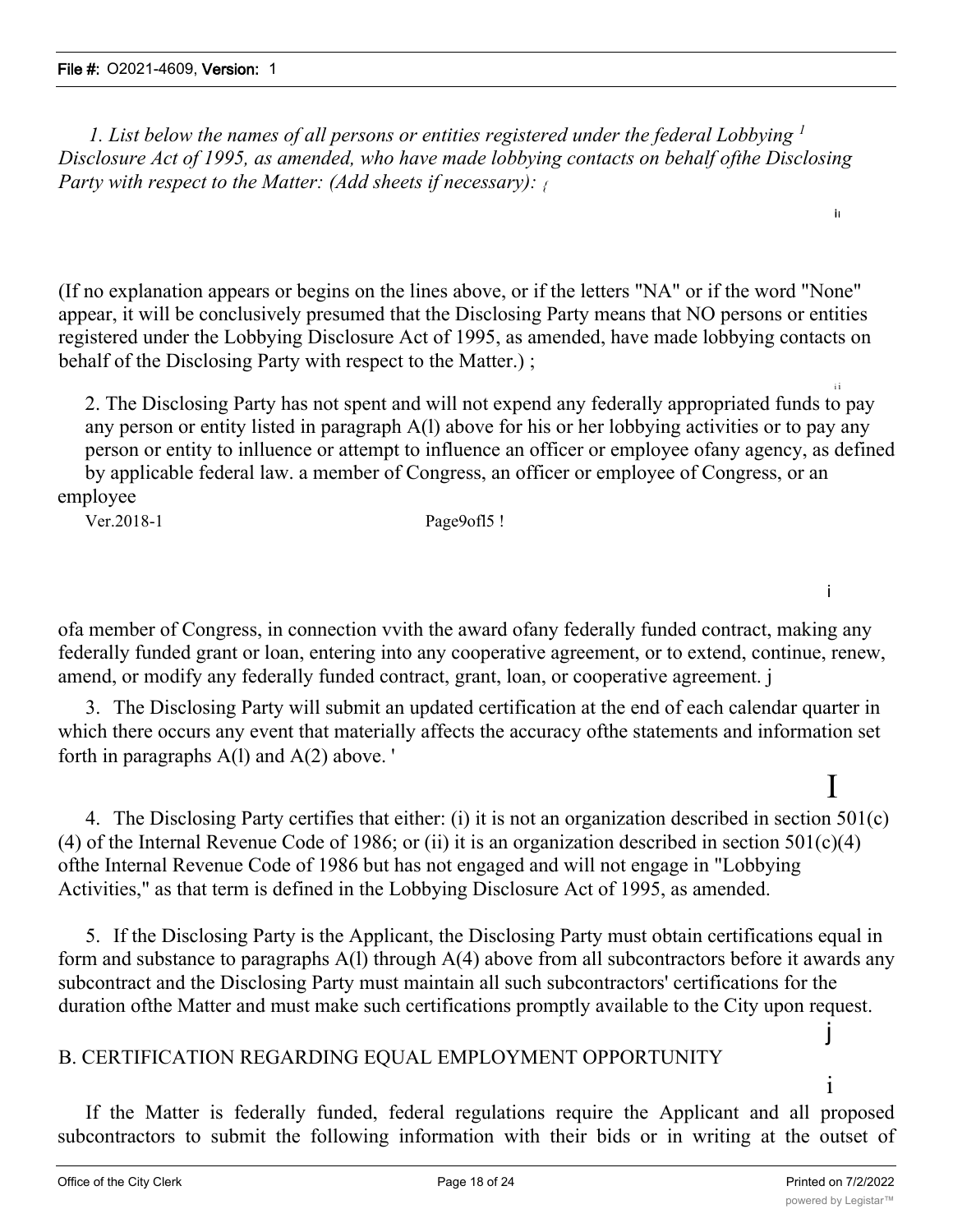| negotiations. J                                                                                                                                                                                                                          |                                  |                                                                                                  |              |  |  |
|------------------------------------------------------------------------------------------------------------------------------------------------------------------------------------------------------------------------------------------|----------------------------------|--------------------------------------------------------------------------------------------------|--------------|--|--|
| Is the Disclosing Party the Applicant?;                                                                                                                                                                                                  |                                  |                                                                                                  |              |  |  |
| $\lceil \cdot \rceil$ Yes                                                                                                                                                                                                                | $\lceil \cdot \rceil$ No $\cdot$ |                                                                                                  |              |  |  |
| If "Yes," answer the three questions below: '!                                                                                                                                                                                           |                                  |                                                                                                  |              |  |  |
| federal regulations? (See 41 CFR Part 60-2.)!<br>$\lceil \cdot \rceil$ Yes<br>$\lceil \, \rceil$ No i                                                                                                                                    |                                  | 1. Have you developed and do you have on file affirmative action programs pursuant to applicable |              |  |  |
| 2. Have you filed with the Joint Reporting Committee, the Director of the Office of Federal Contract<br>Compliance Programs, or the Equal Employment Opportunity Commission all reports due under the<br>applicable filing requirements? |                                  |                                                                                                  |              |  |  |
| $[$   Yes                                                                                                                                                                                                                                |                                  | [] No [] Reports not required j                                                                  |              |  |  |
| I<br>3. Have you participated in any previous contracts or subcontracts subject to the<br>equal opportunity clause?                                                                                                                      |                                  |                                                                                                  |              |  |  |
| $\lceil \cdot \rceil$ Yes                                                                                                                                                                                                                | [ ] No                           |                                                                                                  |              |  |  |
|                                                                                                                                                                                                                                          |                                  | If you checked "No" to question $(1)$ or $(2)$ above, please provide an explanation:             | $\mathbf{i}$ |  |  |

Page 10 of IS

## SECTION VII - FURTHER ACKNOWLEDGMENTS AND CERTIFICATION |

The Disclosing Party understands and agrees that: I

i A. The certifications, disclosures, and acknowledgments contained in this EDS will become part ofany contract or other agreement between the Applicant and the City in connection with the Matter, whether procurement, City assistance, or other City action, and are material inducements to the City's execution ofany contract or taking other action with respect to the Matter. The Disclosing Party understands that it must comply with all statutes, ordinances, and regulations on which this EDS is based. j

B. The City's Governmental Ethics Ordinance, MCC Chapter 2-156, imposes certain duties anld obligations on persons or entities seeking City contracts, work, business, or transactions. The full text of this ordinance and a training program is available on line at www.cityofchicago.org/Ethics <http://www.cityofchicago.org/Ethics>, and may also be obtained from the City's Board of Ethics, 740 N. Sedgwick St., Suite 500, Chicago, IL 60610, (312) 744-9660. The Disclosing Party must comply fully with this ordinance.

C. If the City determines that any information provided in this EDS is false, incomplete or inaccurate, any contract or other agreement in connection with which it is submitted may be rescinded or be void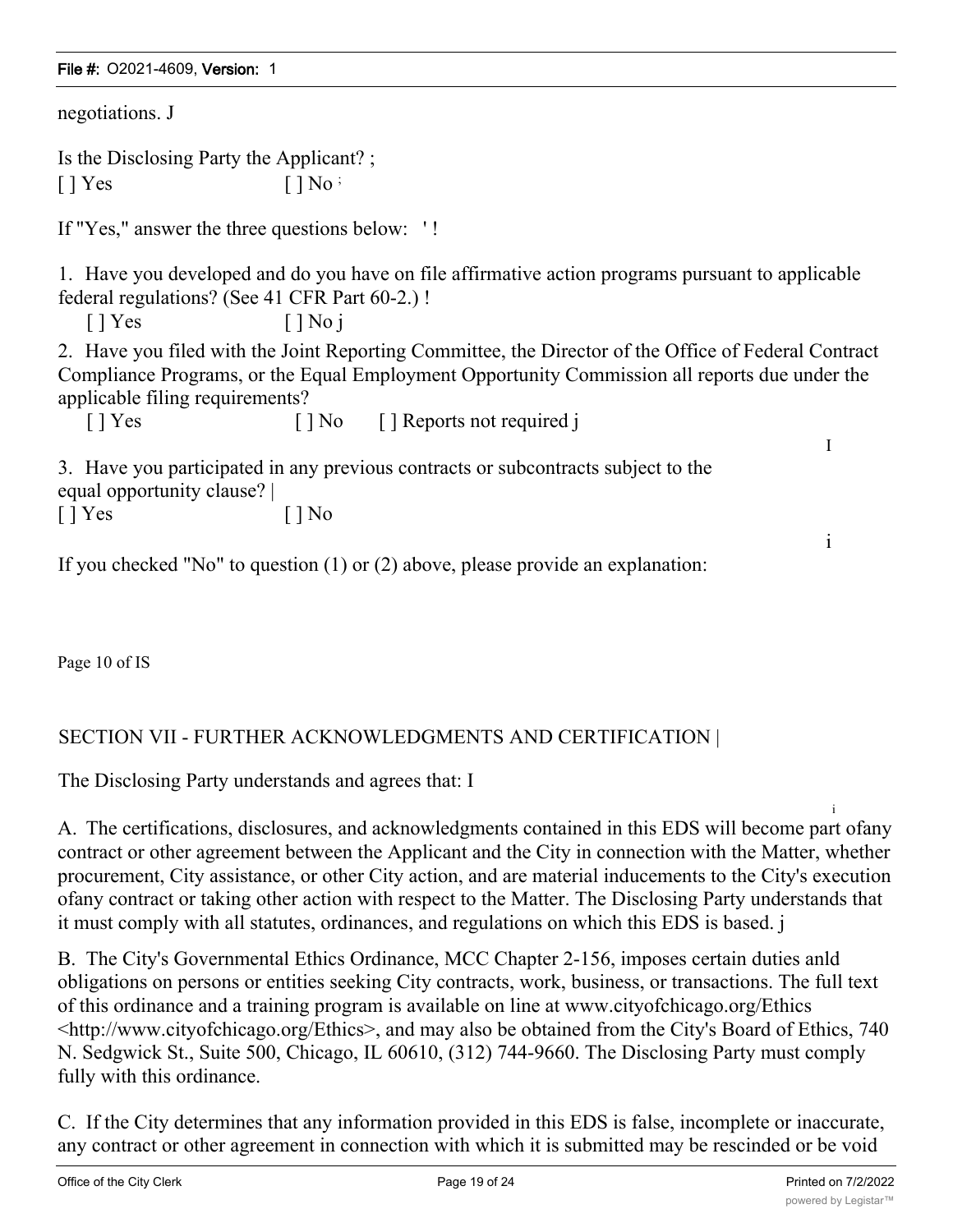or voidable, and the City may pursue any remedies under the contract or agreement (if not rescinded or void), at law, or in equity, including terminating the Disclosing Party's participation in the Matter and/or declining to allow the Disclosing Party to participate in other City transactions. Remedies at law for a false statement of material fact may include incarceration and an award to the City of treble damages.

D. It is the City's policy to make this document available to the public on its Internet site and/or upon request. Some or all of the information provided in, and appended to, this EDS may be made publicly available on the Internet, in response to a Freedom of Information Act request, or otherwise. By completing and signing this EDS, the Disclosing Party waives and releases any possible rights or claims which it may have against the City in connection with the public release of information contained in this EDS and also authorizes the City to verify the accuracy of any information submitted in this EDS.

E. The information provided in this EDS must be kept current. In the event of changes, the Disclosing Party must supplement this EDS up to the time the City takes action on the Matter. If the Matter is a contract being handled by the City's Department of Procurement Services, the Disclosing Parly must update this EDS as the contract requires. NOTE: With respect to Matters subject to MCC Chapter 1-23, Article I (imposing PERMANENT INELIGIBILITY for certain specified offenses), the infonnation provided herein regarding eligibility must be kept current for a longer period, as required by MCC Chapter 1-23 and Section 2-154-020. !

Vcr.2018-1 Page 11 of 15

## **CERTIFICATION**

Under penalty of perjury, the person signing below: (1) warrants that he/she is authorized to execute this EDS, and all applicable Appendices, on behalf ofthe Disclosing Party, and (2) warrants that all certifications and statements contained in this EDS, and all applicable Appendices, are true, accurate and complete as ofthe date furnished to the City.

Far South CDC

(Print or type exact legal name of Disclosing Party) By\*

sigrNrete Abraham Lacy (Print or type name of person signing) i i

i

I i

! <sup>i</sup>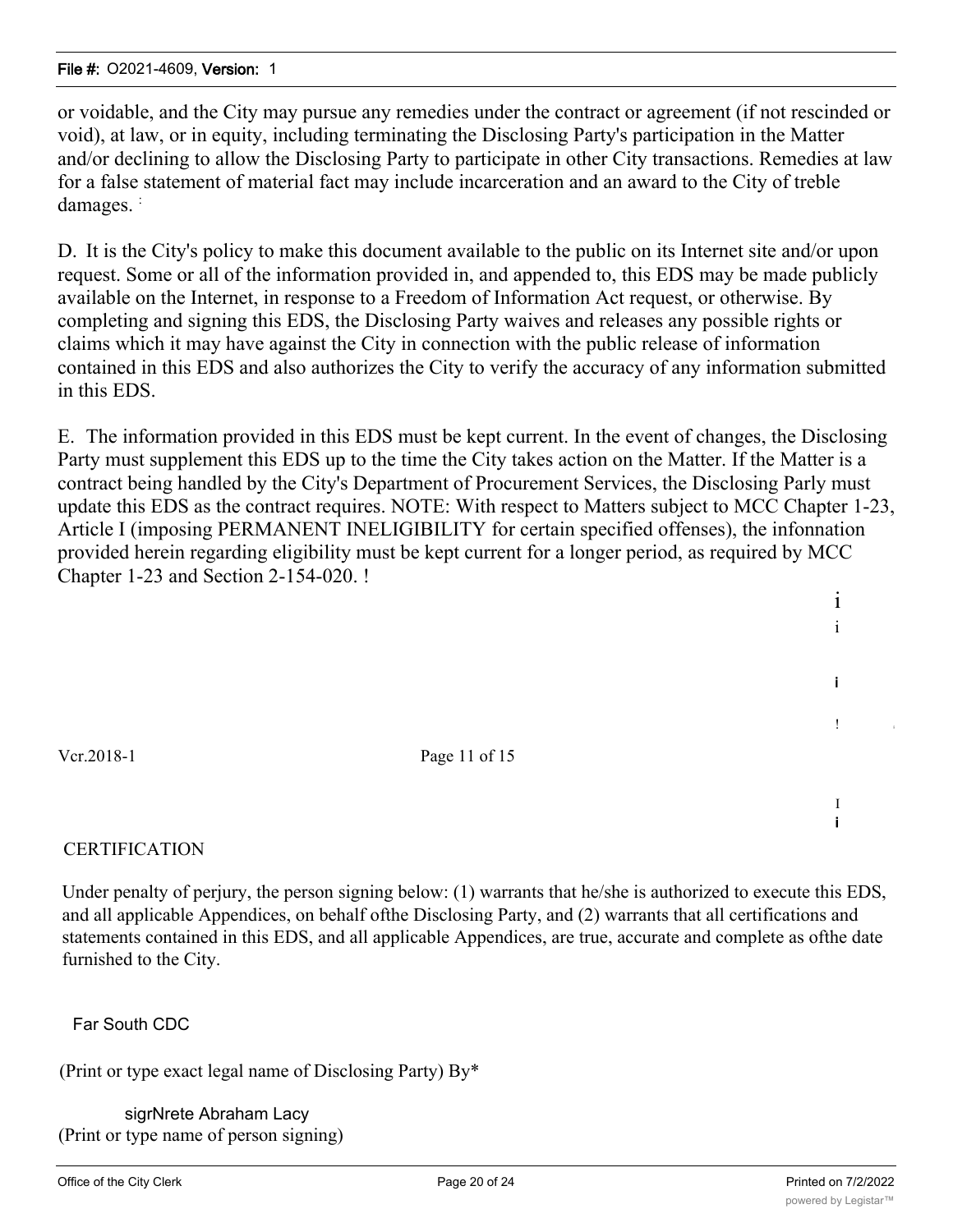President (Print or type title of person signing)

Signed and sworn to before me on (date)

*OoDJ/.*

"Rotary Public

Commission expires:

CRYSTAL O SIRl Official Seal Notary Public - State of Illinois My Commission Expires Oct 1, 2023

Pane 12 of 15

## **CITY OF CHICAGO ! ECONOMIC DISCLOSURE STATEMENT AND AFFIDAVIT APPENDIX A <sup>1</sup>**

## **FAMILIAL RELATIONSHIPS WITH ELECTED CITY OFFICIALS j AND DEPARTMENT HEADS !**

This Appendix is to be completed only by (a) the Applicant, and (b) any legal entity which has a direct ownership interest in the Applicant exceeding 7.5%. It is not to be completed by any legal entity which has only an indirect ownership interest in the Applicant. i j

Under MCC Section 2-154-015, the Disclosing Party must disclose whether such Disclosing Party or any "Applicable Party" or any Spouse or Domestic Partner thereof currently has a "familial : relationship" with any elected city official or department head. A "familial relationship" existsj if, as of

**!**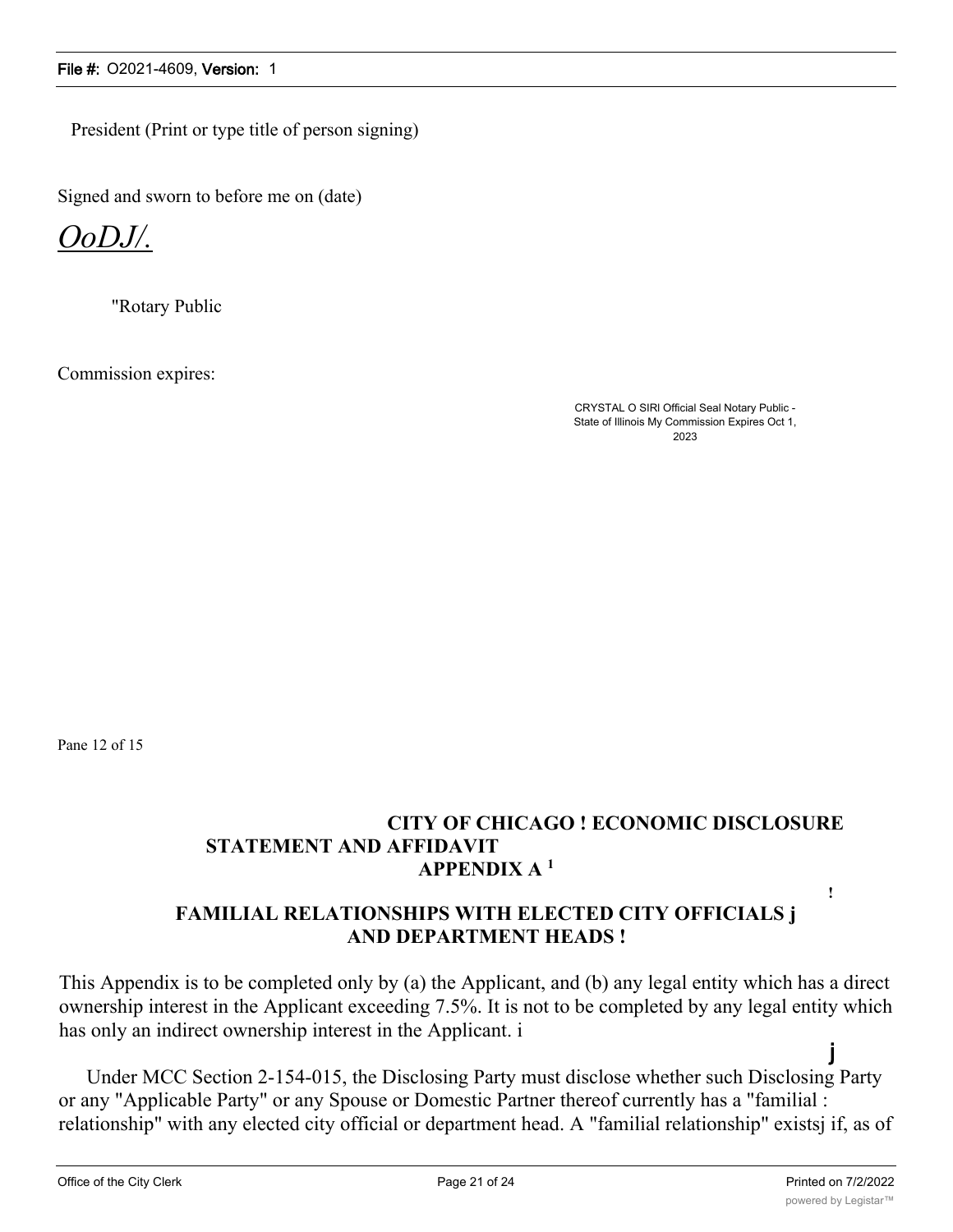the date this EDS is signed, the Disclosing Party or any "Applicable Party" or any Spouse or Domestic Partner thereof is related to the mayor, any alderman, the city clerk, the city treasurer or any city department head as spouse or domestic partner or as any of the following, whether by blood or adoption: parent, child, brother or sister, aunt or uncle, niece or nephew, grandparent, grandchild, father-in-law, mother-in-law, son-in-law, daughter-in-law, stepfather or stepmother, stepson orj stepdaughter, stepbrother or stepsister or half-brother or half-sister. <sup>1</sup>

"Applicable Party" means (1) all executive officers of the Disclosing Party listed in Section' II.B.l.a., if the Disclosing Party is a corporation; all partners of the Disclosing Party, if the Disclosing Party is a general partnership; all general partners and limited partners of the Disclosing Party, ;if the Disclosing Party is a limited partnership; all managers, managing members and members ofthe Disclosing Party, if the Disclosing Party is a limited liability company; (2) all principal officers of the Disclosing Party; and (3) any person having more than a 7.5% ownership interest in the Disclosing Party. "Principal officers" means the president, chief operating officer, executive director, chief financial officer, treasurer or secretary of a legal entity or any person exercising similar authority.

Does the Disclosing Party or any "Applicable Party" or any Spouse or Domestic Partner thereof currently have a "familial relationship" with an elected city official or department head?

## [ ]Yes [X]No

If yes, please identify below (1) the name and title of such person, (2) the name ofthe legal entity to which such person is connected; (3) the name and title of the elected city official or department head to whom such person has a familial relationship, and (4) the precise nature of such familial relationship.

Pace 13 of 15

## **CITY OF CHICAGO ECONOMIC DISCLOSURE STATEMENT AND AFFIDAVIT APPENDIX B I**

## BUILDING CODE SCOFFLAW/PROBLEM LANDLORD CERTIFICATION j

This Appendix is to be completed only by (a) the Applicant, and (b) any legal entity which has a direct ownership interest in the Applicant exceeding 7.5% (an "Owner"). It is not to be completed by any

i

j

I

i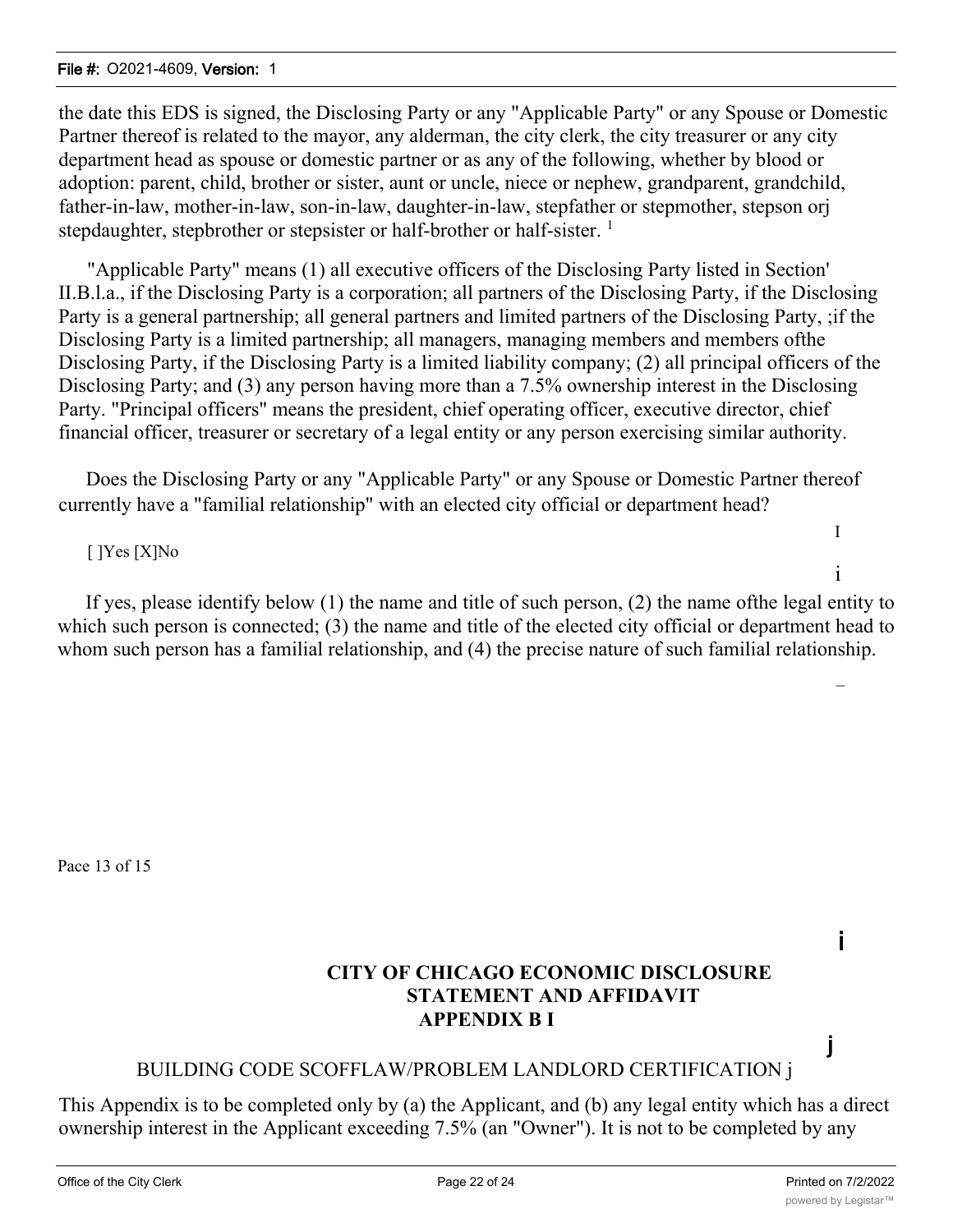legal entity which has only an indirect ownership interest in the Applicant.

. . I 1. Pursuant to MCC Section 2-154-010, is the Applicant or any Owner identified as a building code scofflaw or problem landlord pursuant to MCC Section 2-92-416?

[ ] Yes [ xl No i

2. If the Applicant is a legal entity publicly traded on any exchange, is any officer or director of the Applicant identified as a building code scofflaw or problem landlord pursuant to MCC Section 2-92- 416? j

[ ] Yes [ ] No [xj The Applicant is not publicly traded on any exchange. i ■ I

3. If yes to (1) or (2) above, please identify below the name of each person or legal entity identified as a building code scofflaw or problem landlord and the address of each building or buildings to which the pertinent code violations apply. i

j I

I

i

|

i

i

i !

i

Ver.2018-1 I'agel4orT5 !

CITY OF CHICAGO I ECONOMIC DISCLOSURE STATEMENT AND AFFIDAVIT APPENDIX C I